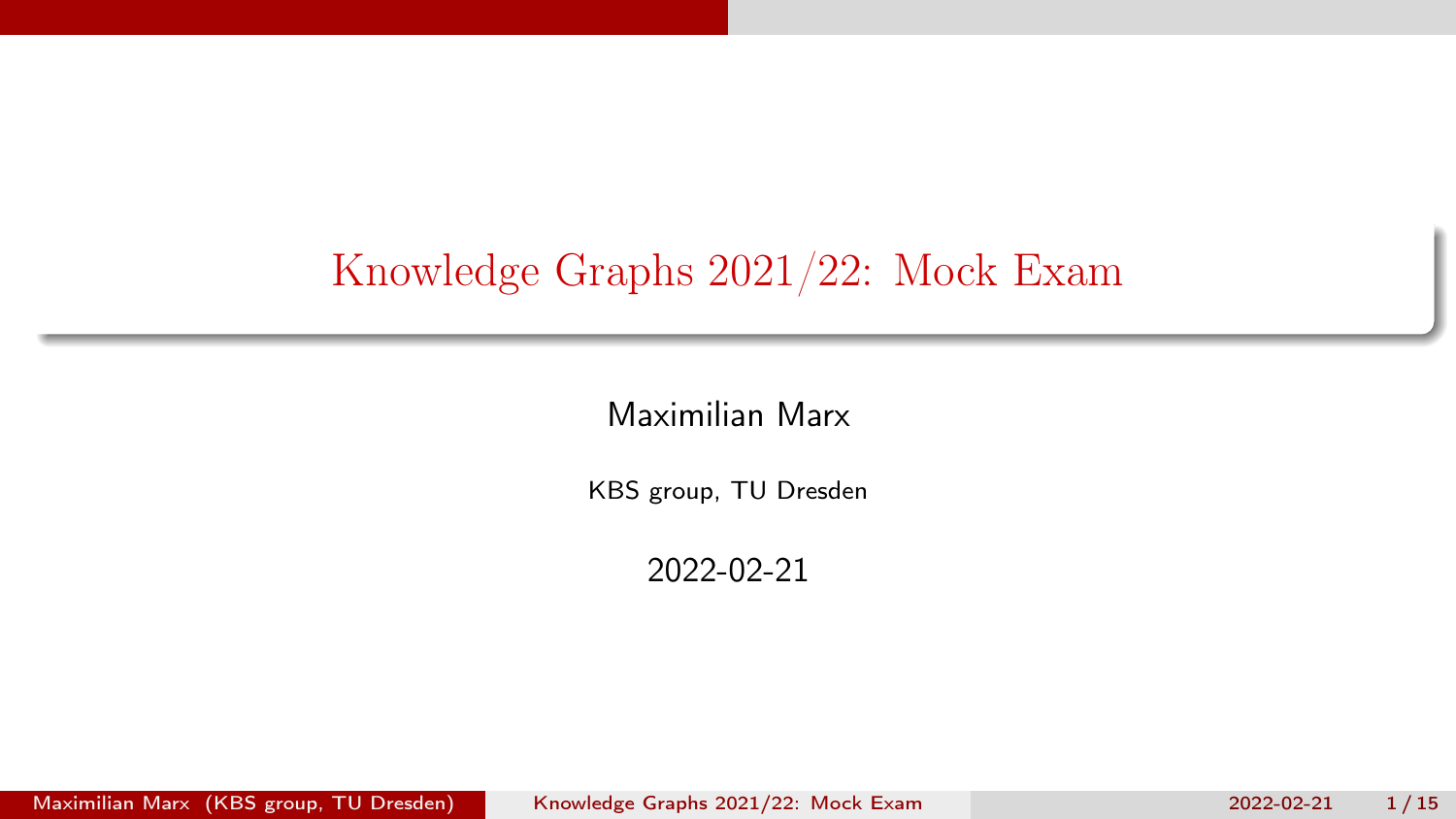## <span id="page-1-0"></span>Task 1: a–b

### RDF Literals I

Let the prefix xsd be defined as http://www.w3.org/2001/XMLSchema#. Which of the following three RDF literals describe the same value?

- 1 "2"^^xsd:integer
- $2$  "2"^^xsd:float
- **3** "2.0"^^xsd:decimal
- 1 "2021-03-16T09:20:00"^^xsd:dateTime
- 2 "2021-03-16T09:20:00+01:00"^^xsd:dateTime
- 3 "2021-03-16T08:20:00Z"^^xsd:dateTime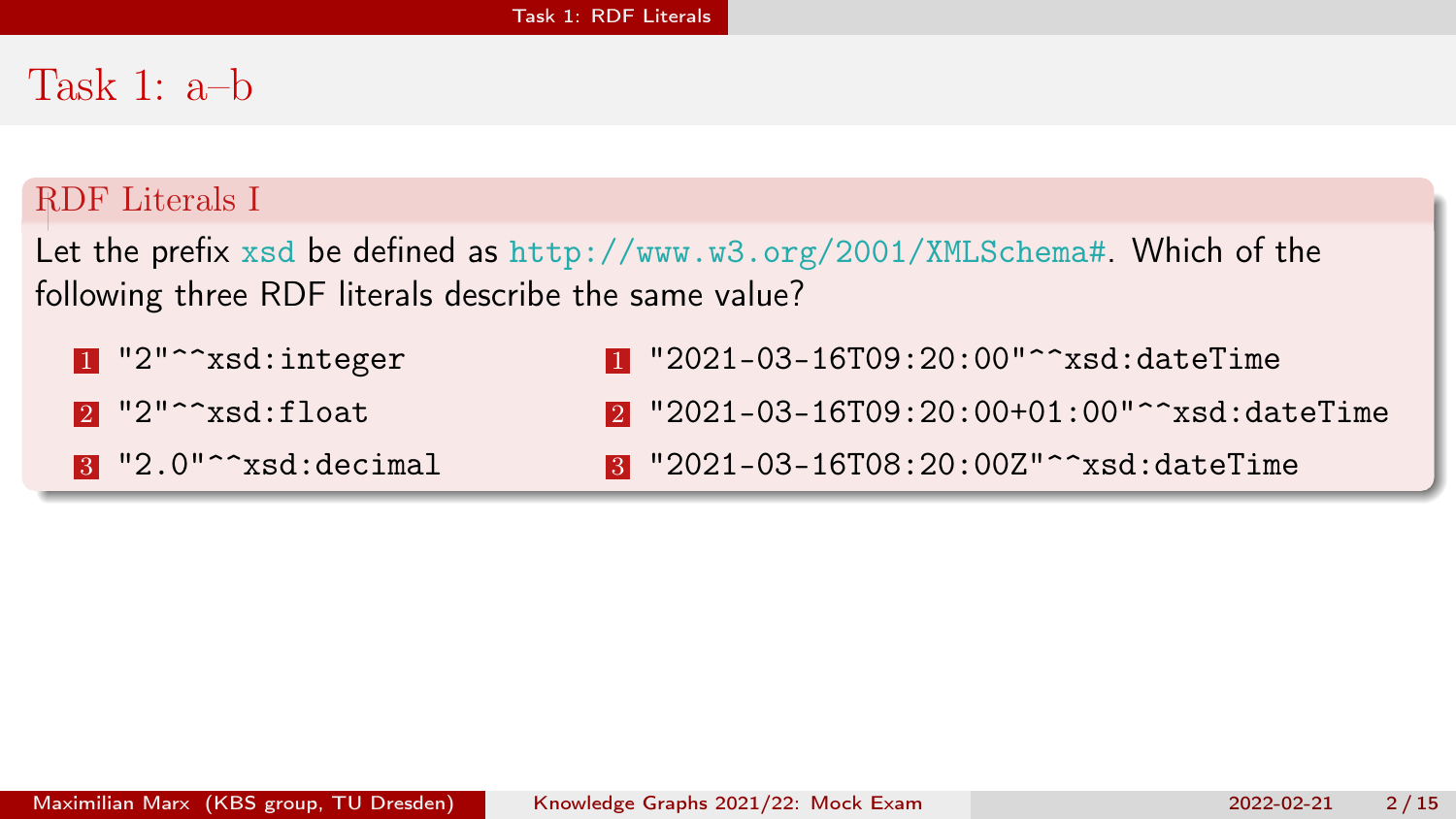## Task 1: a–b

### RDF Literals I

Let the prefix xsd be defined as http://www.w3.org/2001/XMLSchema#. Which of the following three RDF literals describe the same value?

1 "2"^^xsd:integer  $2$  "2"^^xsd:float 3 "2.0"^^xsd:decimal 1 "2021-03-16T09:20:00"^^xsd:dateTime 2 "2021-03-16T09:20:00+01:00"^^xsd:dateTime 3 "2021-03-16T08:20:00Z"^^xsd:dateTime

### Solution

 $\blacktriangleright$  "2"^^xsd:integer describes the same value as "2.0"^^xsd:decimal, since xsd:integer is a derived type of xsd:decimal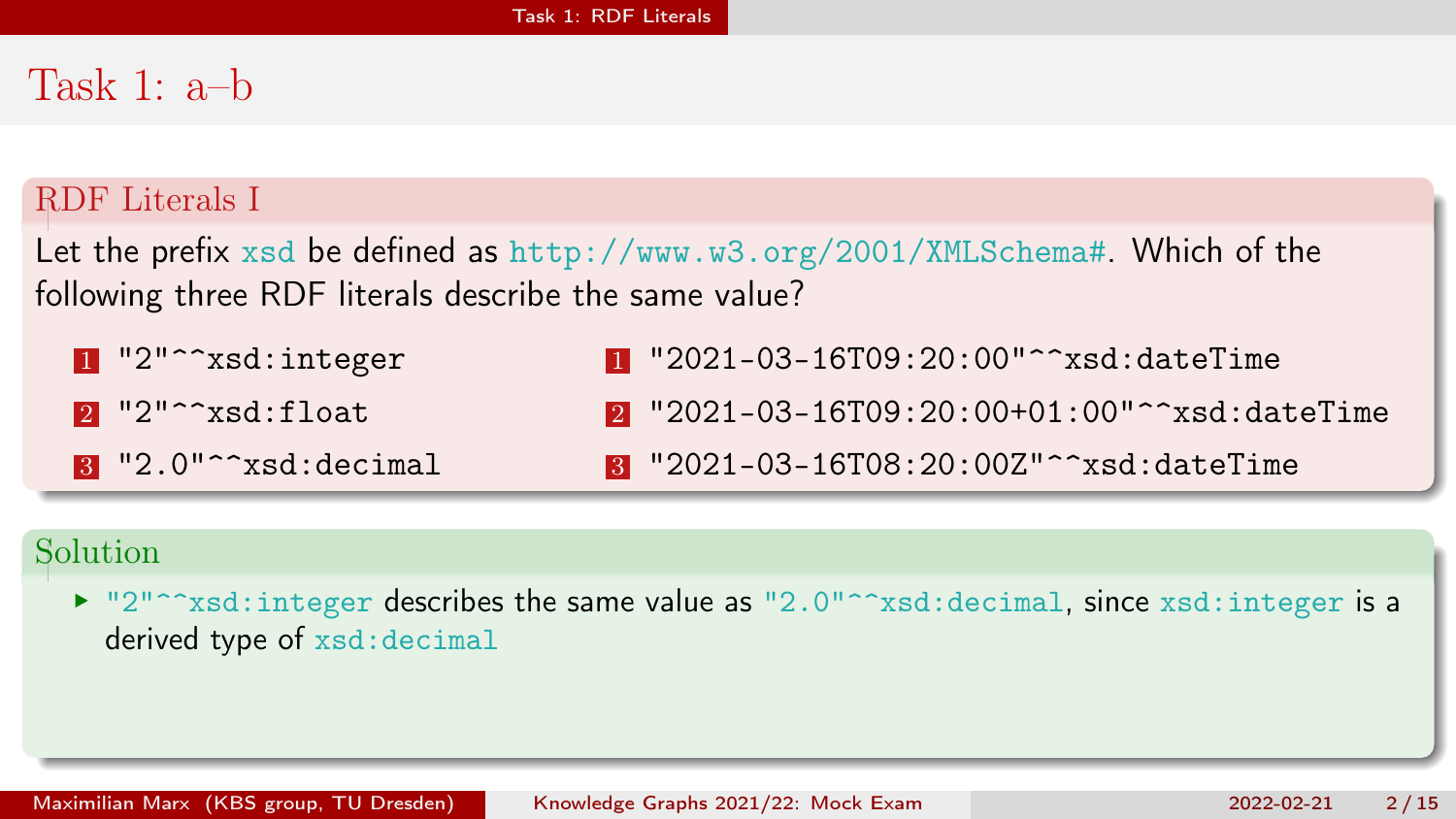# Task 1: a–b

### RDF Literals I

Let the prefix xsd be defined as http://www.w3.org/2001/XMLSchema#. Which of the following three RDF literals describe the same value?

1 "2"^^xsd:integer  $2$  "2"^^xsd:float 3 "2.0"^^xsd:decimal 1 "2021-03-16T09:20:00"^^xsd:dateTime 2 "2021-03-16T09:20:00+01:00"^^xsd:dateTime

#### 3 "2021-03-16T08:20:00Z"^^xsd:dateTime

### Solution

- $\blacktriangleright$  "2"^^xsd:integer describes the same value as "2.0"^^xsd:decimal, since xsd:integer is a derived type of xsd:decimal
- ▶ "2021-03-16T09:20:00+01:00"^^xsd:dateTime and

"2021-03-16T08:20:00Z"^^xsd:dateTime describe the same value in different time zones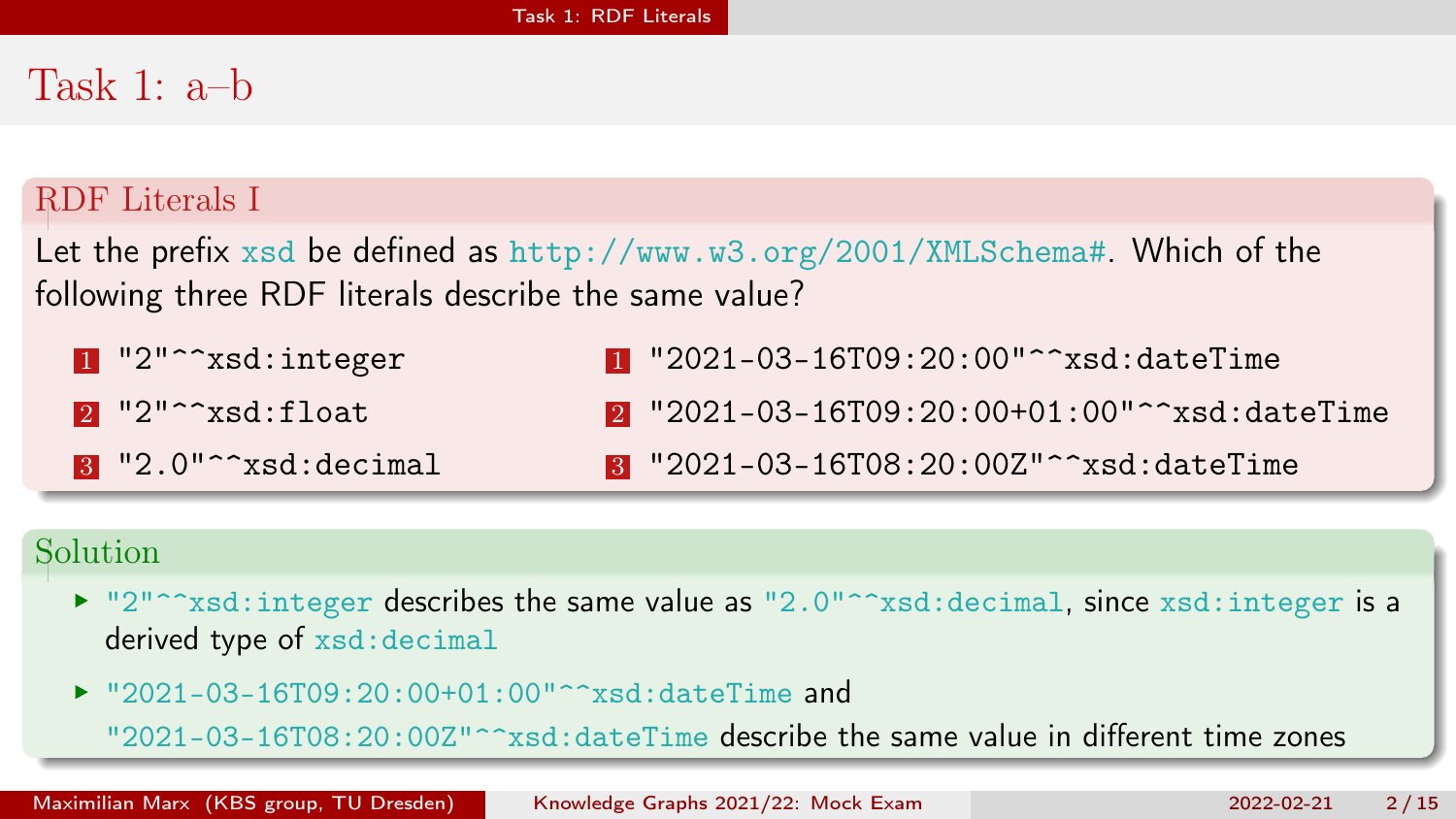## Task 1: c

#### RDF Literals II

Define the term "RDF graph". You may use the terms "IRI", "blank node", "literal", and "Unicode" in your definition.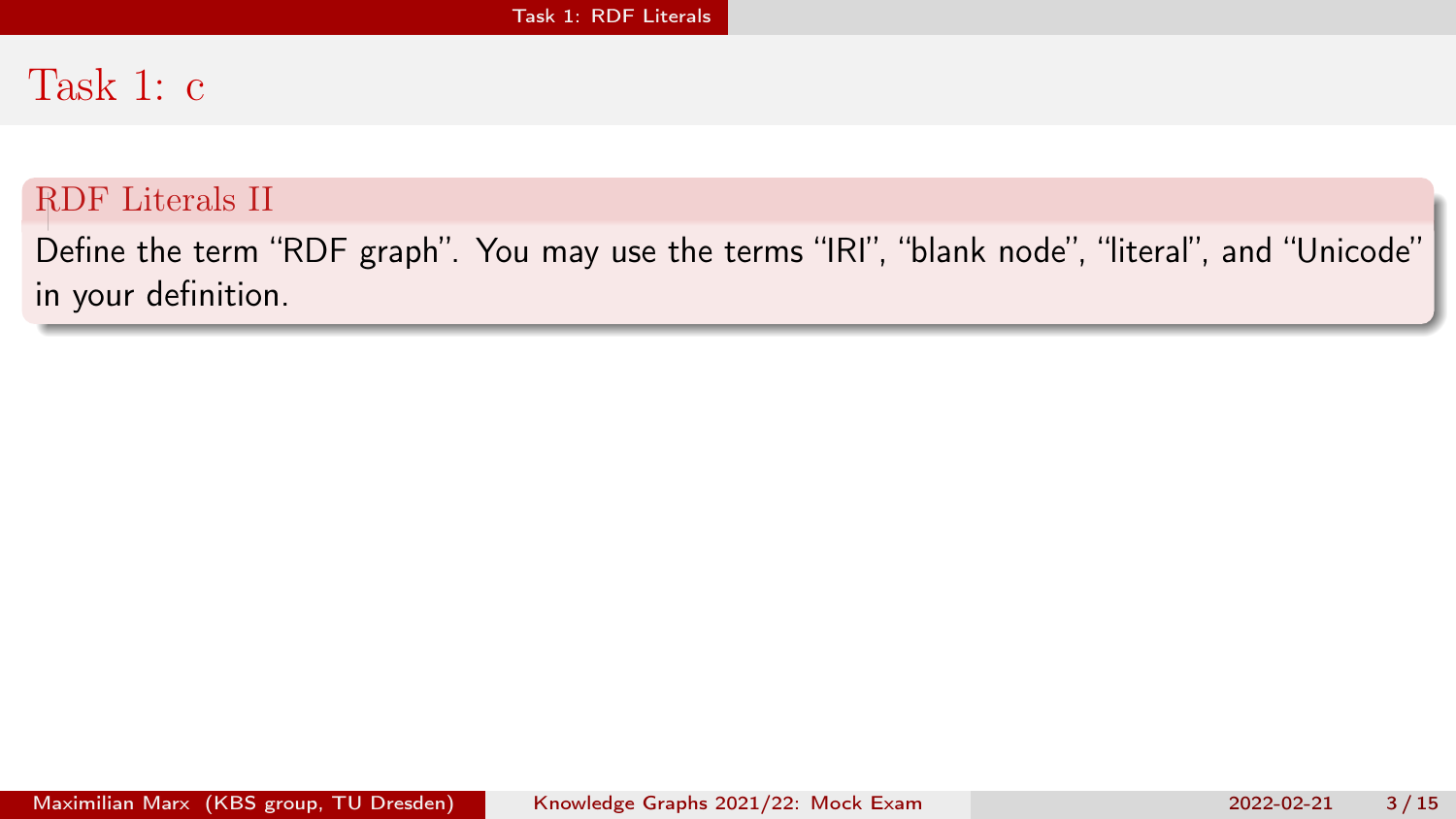# Task 1: c

#### RDF Literals II

Define the term "RDF graph". You may use the terms "IRI", "blank node", "literal", and "Unicode" in your definition.

### Solution

A triple is a 3-tuple of subject, predicate, and object, where

- $\triangleright$  subject is an IRI or a blank node,
- $\triangleright$  predicate is an IRI, and
- $\triangleright$  object is an IRI, a blank node, or a literal.

An RDF graph is a set of triples.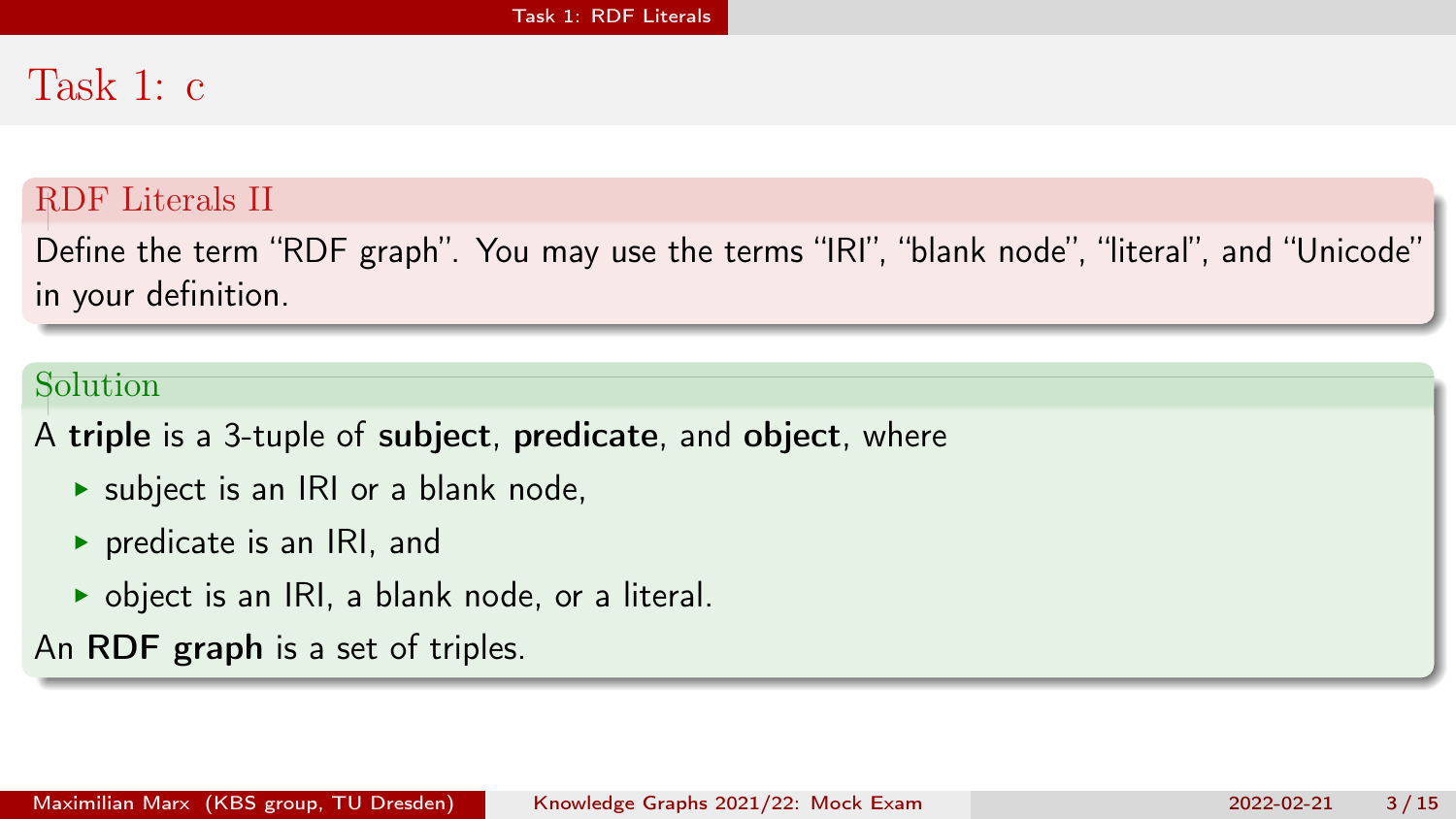## <span id="page-6-0"></span>Task 2

#### Turtle Serialisation



Use the Turtle format to encode this RDF graph, using the base IRI https://example.org/ and the prefixes xsd (for http://www.w3.org/2001/XMLSchema#) and rdfs (for http://www.w3.org/2000/01/rdf-schema#). Take advantage of syntactic abbreviations wherever possible.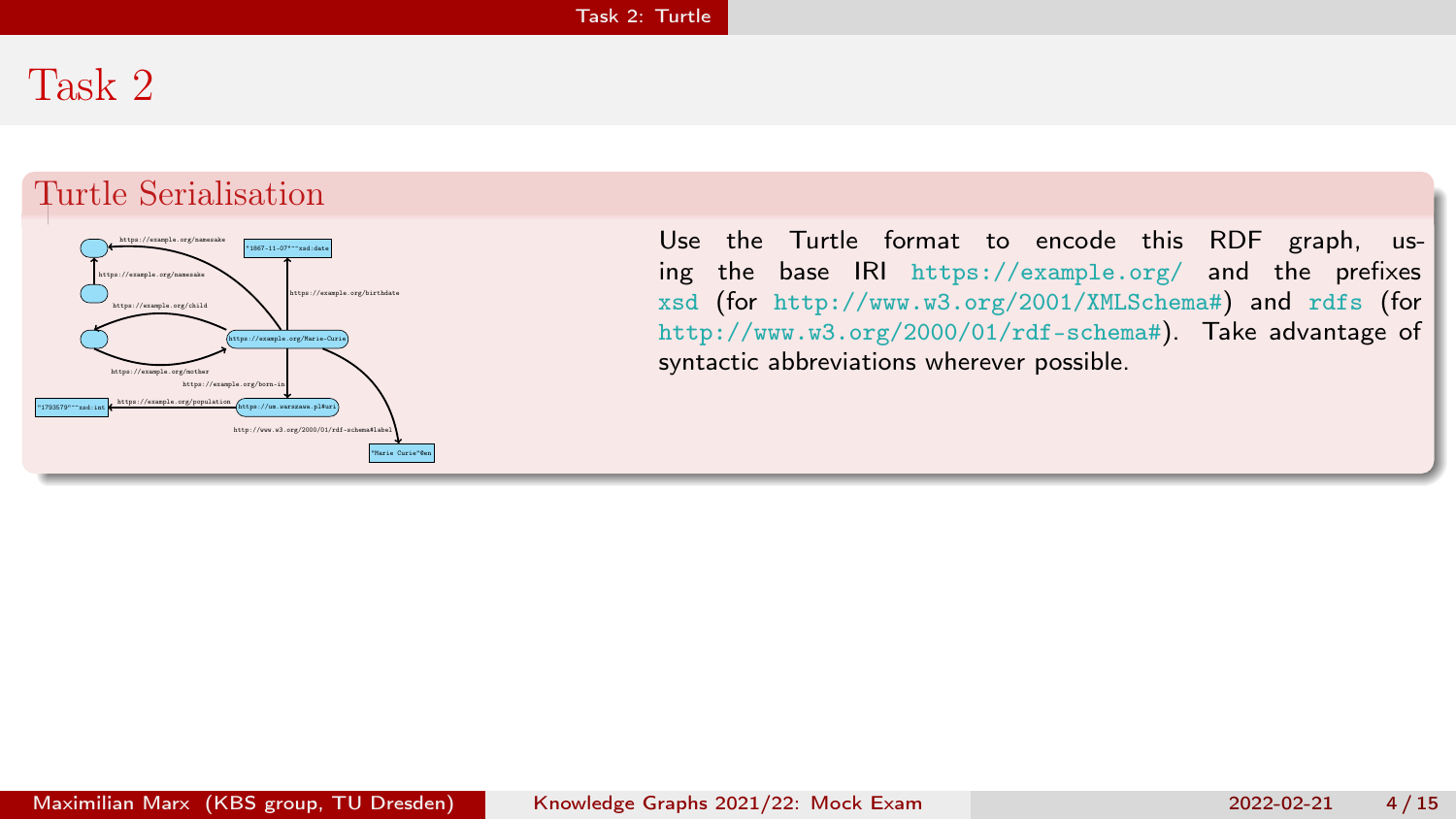## Task 2

#### Turtle Serialisation



Use the Turtle format to encode this RDF graph, using the base IRI https://example.org/ and the prefixes xsd (for http://www.w3.org/2001/XMLSchema#) and rdfs (for http://www.w3.org/2000/01/rdf-schema#). Take advantage of syntactic abbreviations wherever possible.

#### Solution

```
<Marie−Curie> <birthdate> "1867−11−07"^^xsd:date ;
           rdfs:label "Marie Curie"@en ;
           <born−in> <https://um.warszawa.pl#uri> ;
           <child> [ <mother> <Marie−Curie> ] ;
           <namesake> :1.
 :2 <namesake> :1.
\overline{ https://um.warszawa.pl#uri> <population> 1793579.
```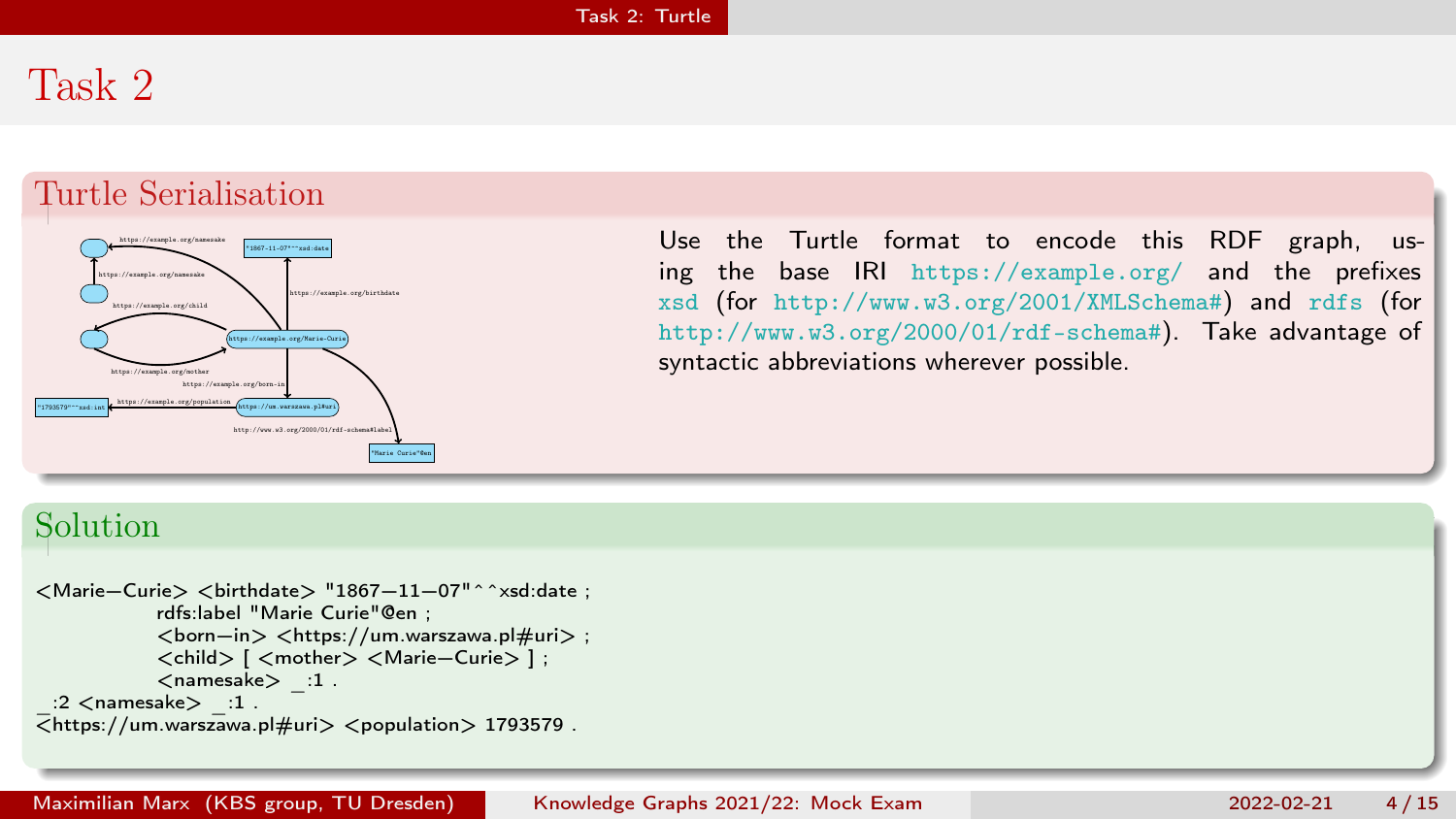### <span id="page-8-0"></span>Task 3: a

### SPARQL Querying I



Consider an RDF graph describing authors and book series, using a schema as described by the image to the left (i.e., the image shows just a tiny portion of the whole graph, which contains information on many more book series, authors, and books).

Write a SPARQL query that finds all books belonging to the Discworld series.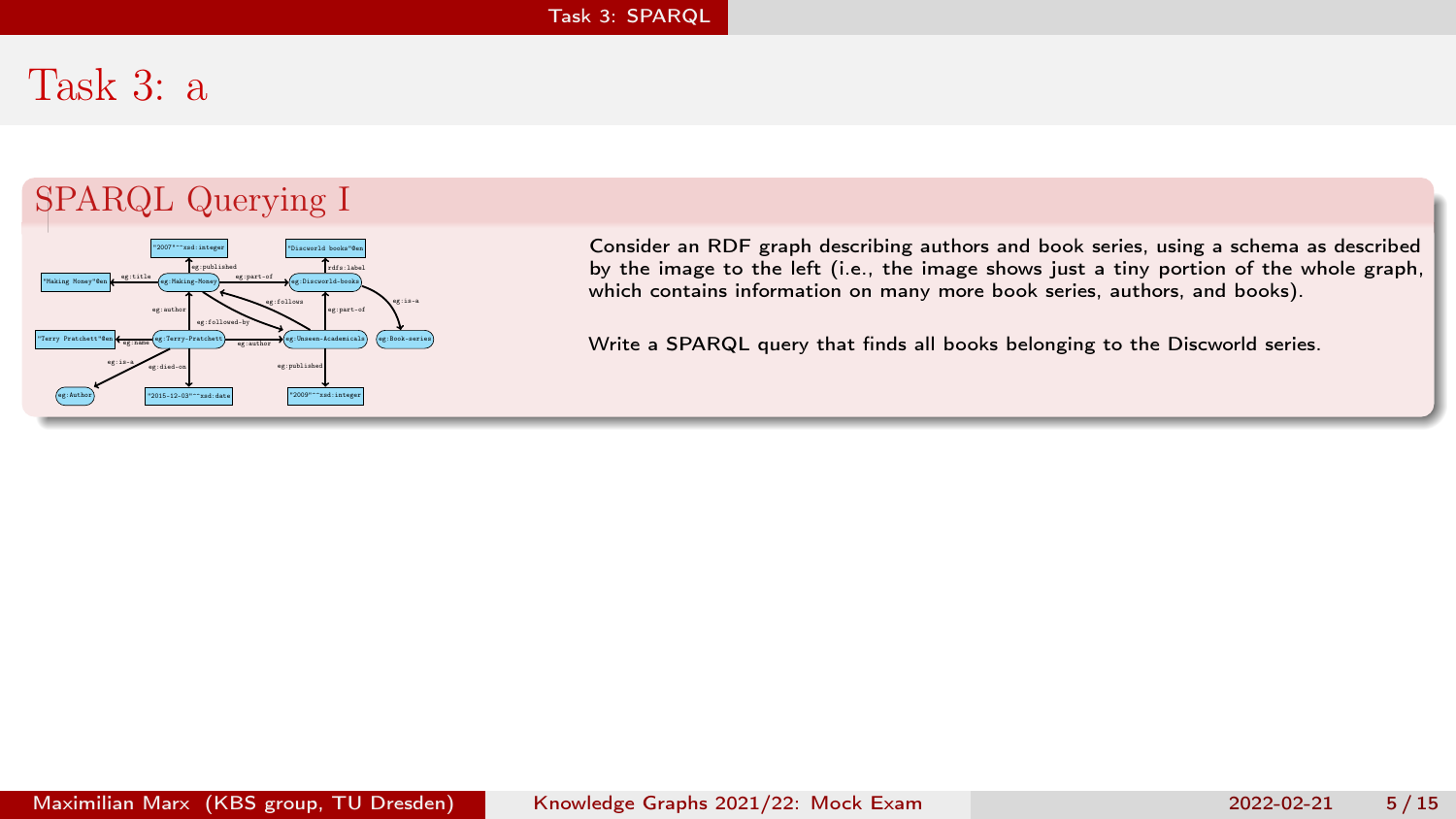## Task 3: a

### SPARQL Querying I



Consider an RDF graph describing authors and book series, using a schema as described by the image to the left (i.e., the image shows just a tiny portion of the whole graph, which contains information on many more book series, authors, and books).

Write a SPARQL query that finds all books belonging to the Discworld series.

### Solution

SELECT ?book WHERE { ?book eg:part−of eg:Discworld−books . }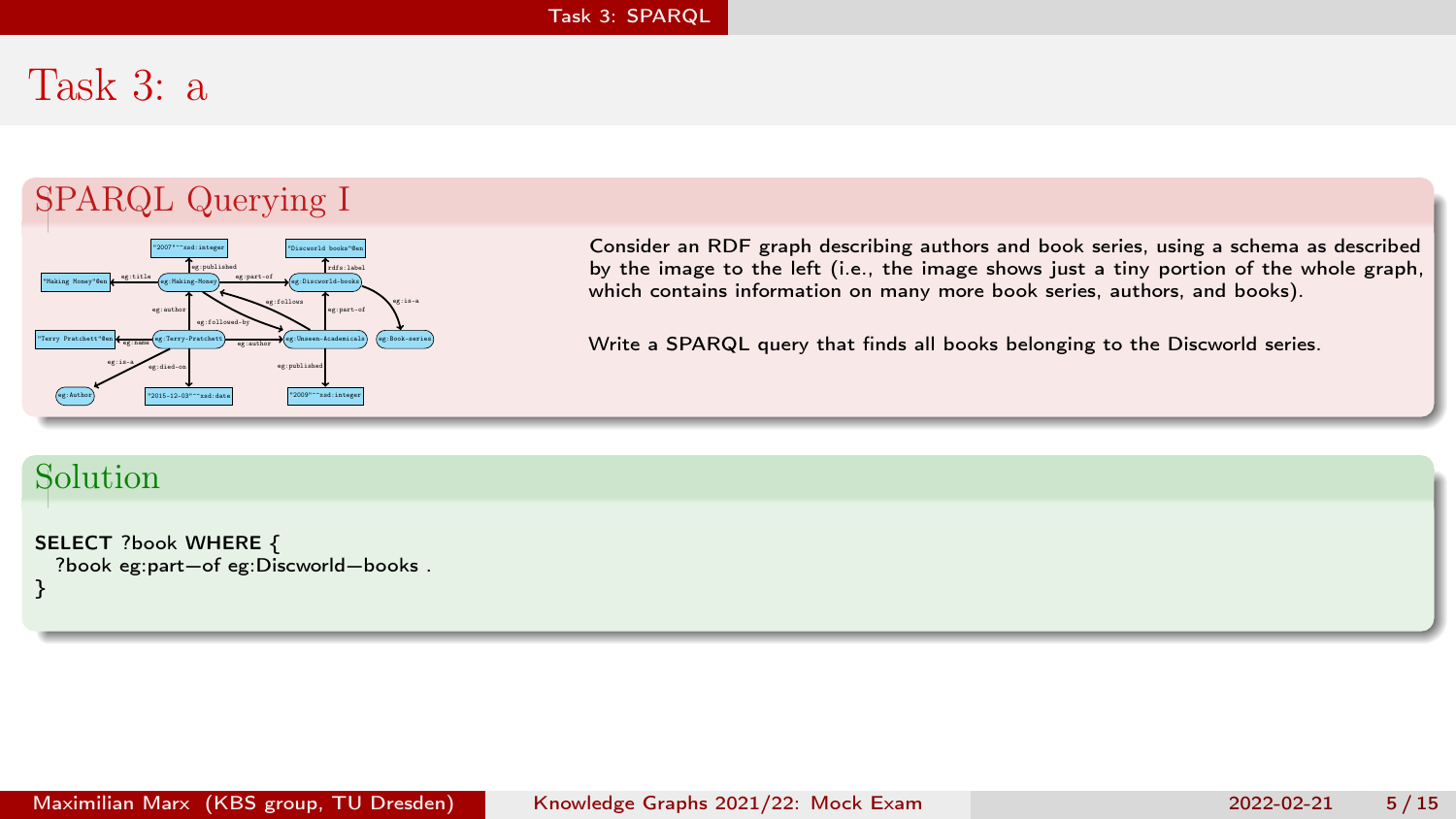## Task 3: b

### SPARQL Querying II



Consider an RDF graph describing authors and book series, using a schema as described by the image to the left (i.e., the image shows just a tiny portion of the whole graph, which contains information on many more book series, authors, and books).

Write a SPARQL query that finds all authors of book series, ordered by the maximal number of books they contributed to any series. Note that multiple authors may contribute books to a series, and that authors may contribute books to multiple series.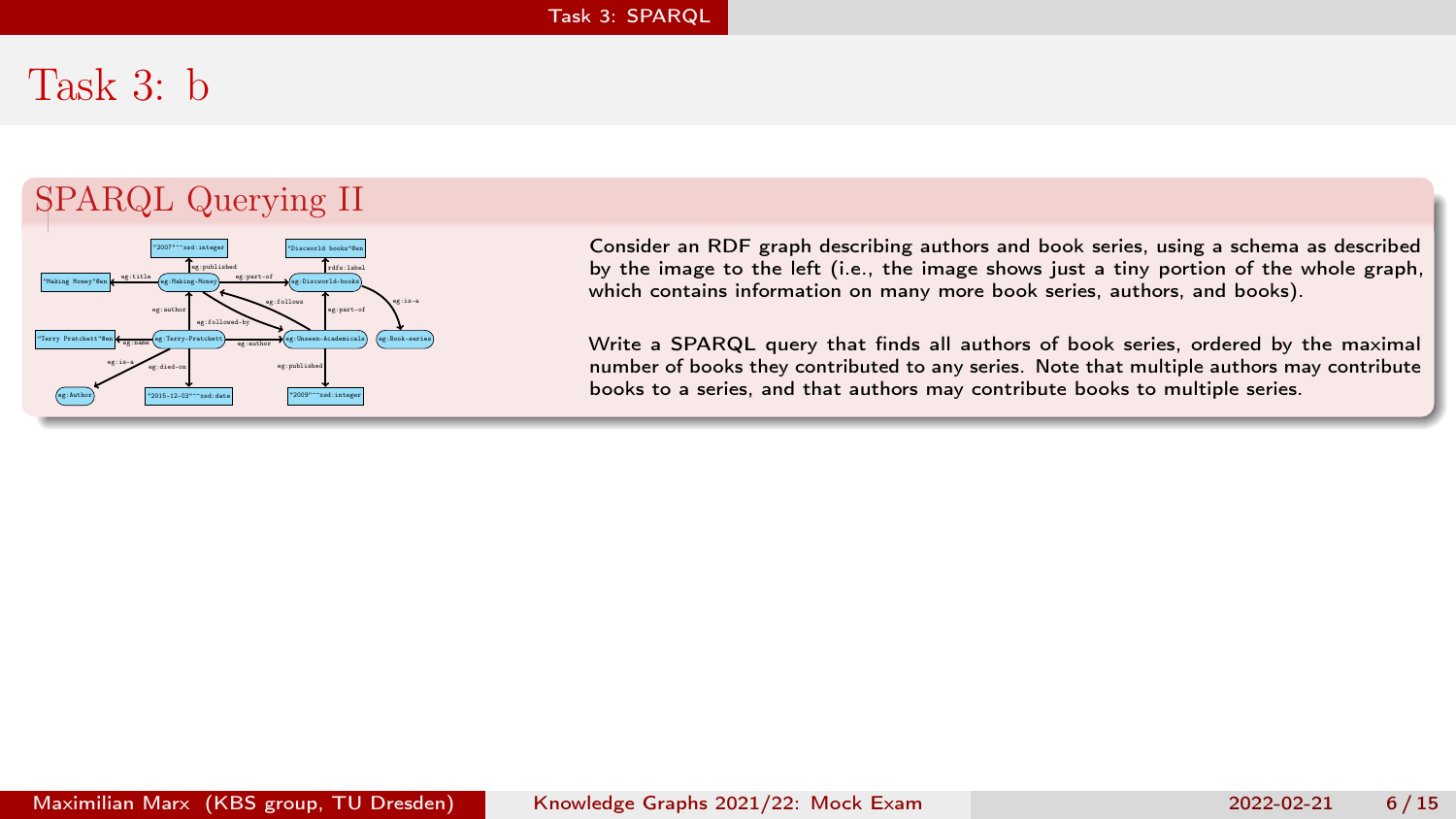# Task 3: b

### SPARQL Querying II



Consider an RDF graph describing authors and book series, using a schema as described by the image to the left (i.e., the image shows just a tiny portion of the whole graph, which contains information on many more book series, authors, and books).

Write a SPARQL query that finds all authors of book series, ordered by the maximal number of books they contributed to any series. Note that multiple authors may contribute books to a series, and that authors may contribute books to multiple series.

### Solution

```
SELECT ?author (MAX(?contributions) AS ?books) WHERE {
 { SELECT ?author ?series (COUNT(?book) AS ?contributions) WHERE {
     ?series eg:is−a eg:Book−series .
     ?author eg:author ?book .
     ?book eg:part−of ?series .
 } GROUP BY ?author ?series }
} GROUP BY ?author
ORDER BY DESC(?books)
```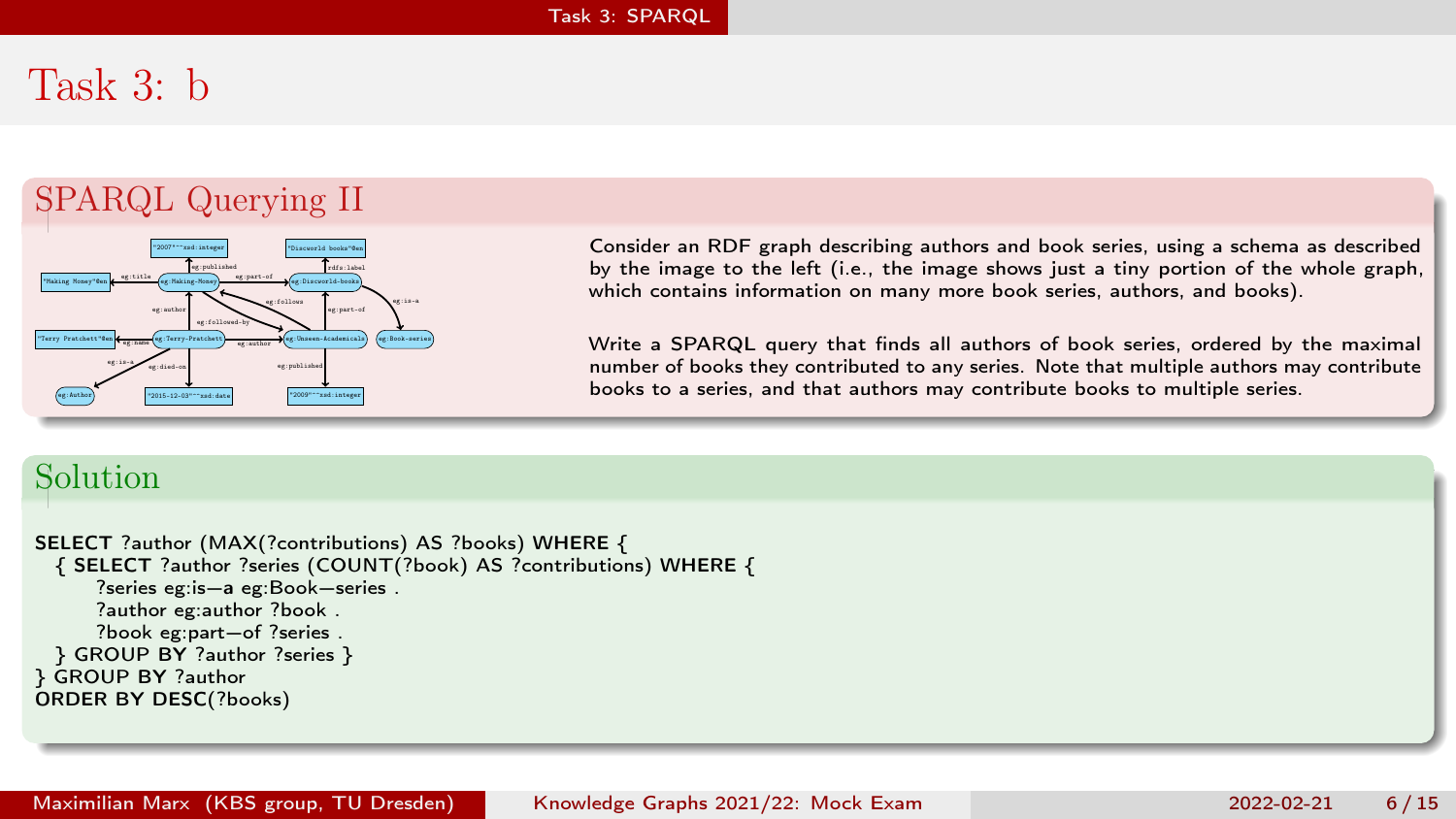## Task 3: c

### SPARQL Querying III



Consider an RDF graph describing authors and book series, using a schema as described by the image to the left (i.e., the image shows just a tiny portion of the whole graph, which contains information on many more book series, authors, and books).

Write a SPARQL query that finds all book series consisting only of books whose authors have died. Note that multiple authors may contribute books to a series.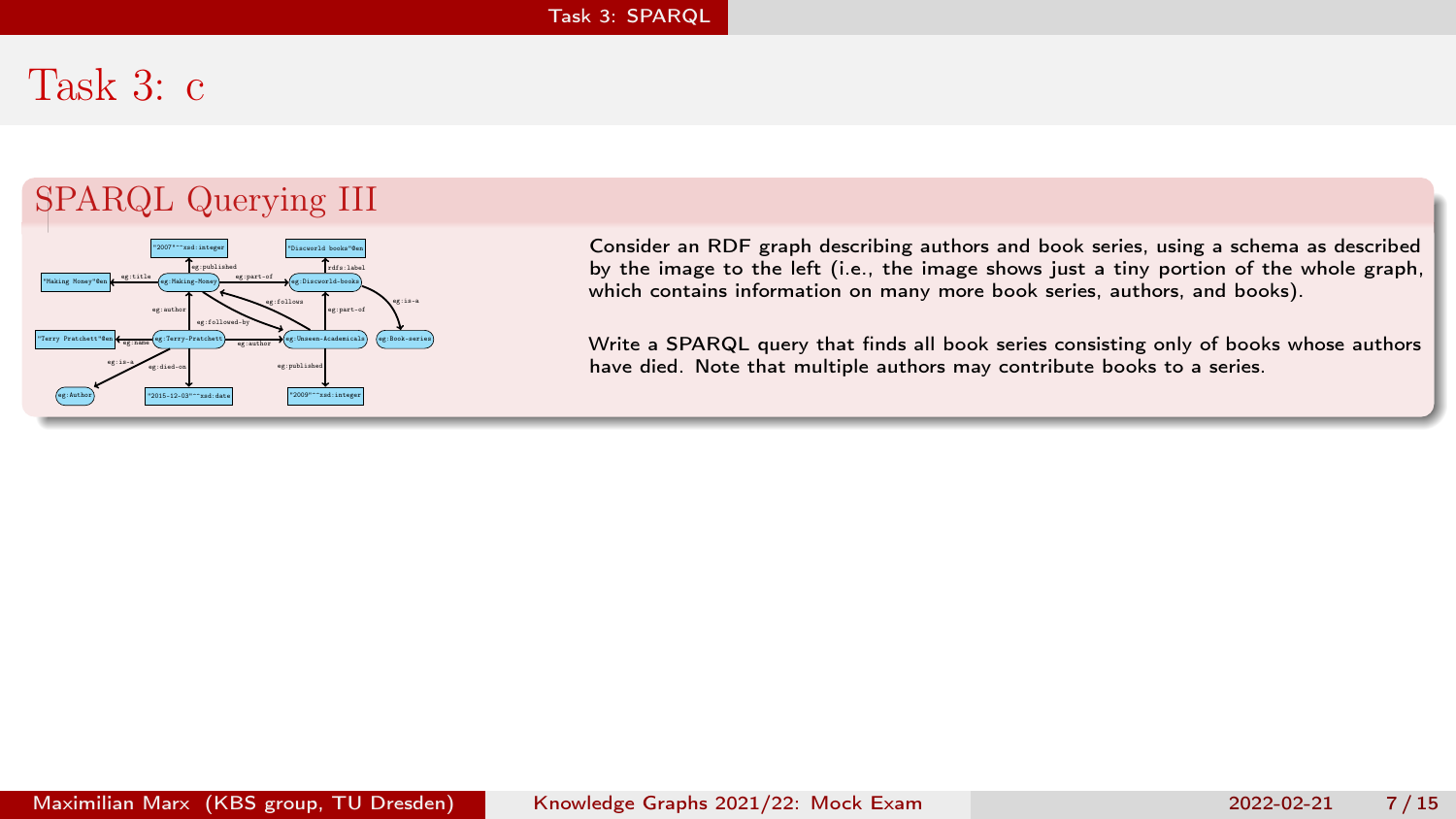# Task 3: c

### SPARQL Querying III



Consider an RDF graph describing authors and book series, using a schema as described by the image to the left (i.e., the image shows just a tiny portion of the whole graph, which contains information on many more book series, authors, and books).

Write a SPARQL query that finds all book series consisting only of books whose authors have died. Note that multiple authors may contribute books to a series.

#### Solution

```
SELECT ?series WHERE {
 ?series eg:is−a eg:Book−series .
 FILTER NOT EXISTS {
    ?book eg:part−of ?series ; ^eg:author ?author .
   FILTER NOT EXISTS { ?author eg:died−on [] . }
  }
}
```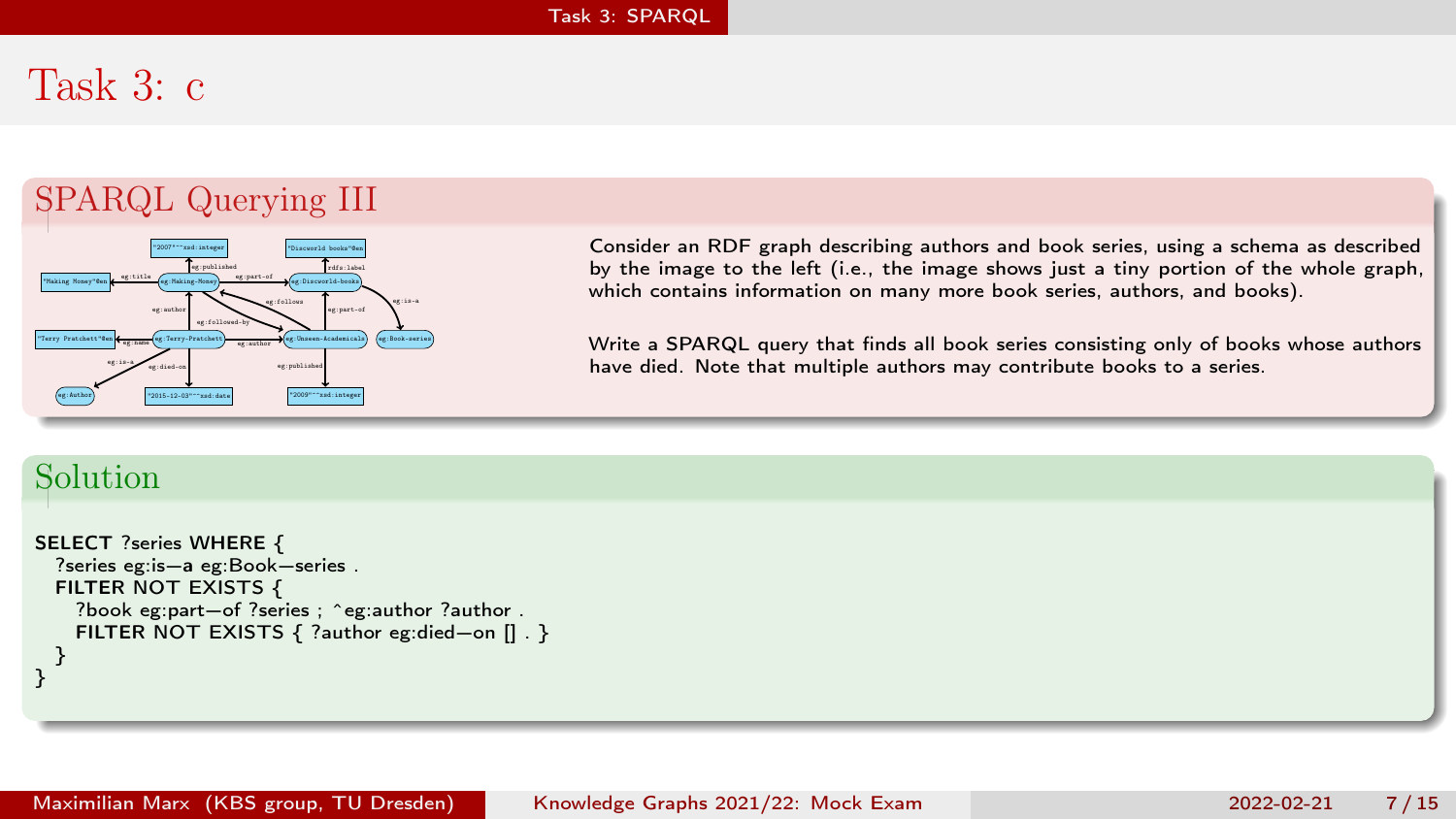### <span id="page-14-0"></span>Task 4: a

#### RDF Leanness I

Give a formal definition of a lean RDF graph. Briefly describe the intuitive significance of this notion.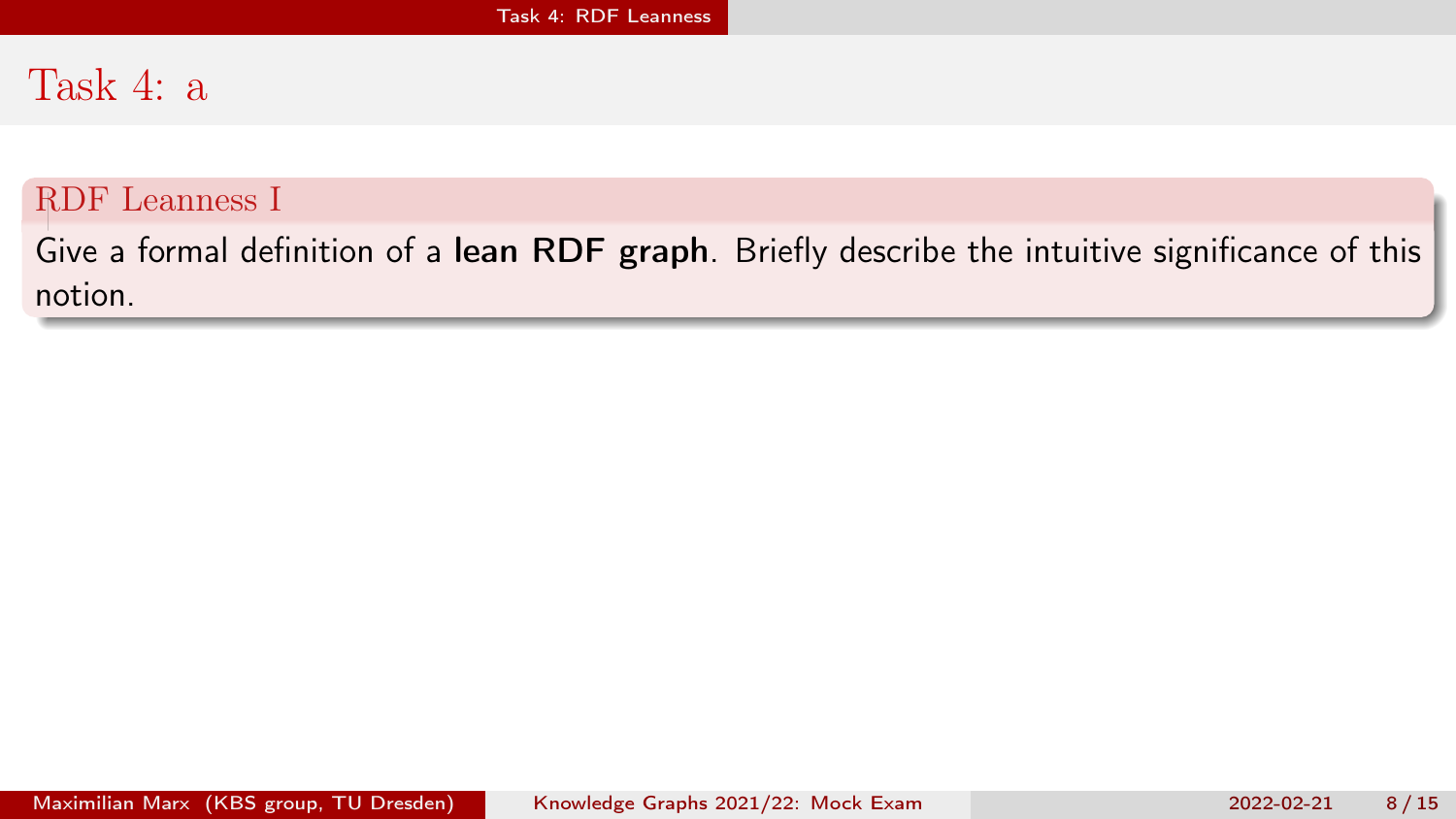### Task 4: a

#### RDF Leanness I

Give a formal definition of a lean RDF graph. Briefly describe the intuitive significance of this notion.

#### Solution

An instance  $\sigma(G)$  of an RDF graph G is obtained by replacing some blank nodes by arbitrary RDF terms. An RDF graph G is lean if it does not have an instance  $\sigma(G)$  with  $\sigma(G) \subsetneq G$ . Intuitively, lean graphs do not have internal redundancy.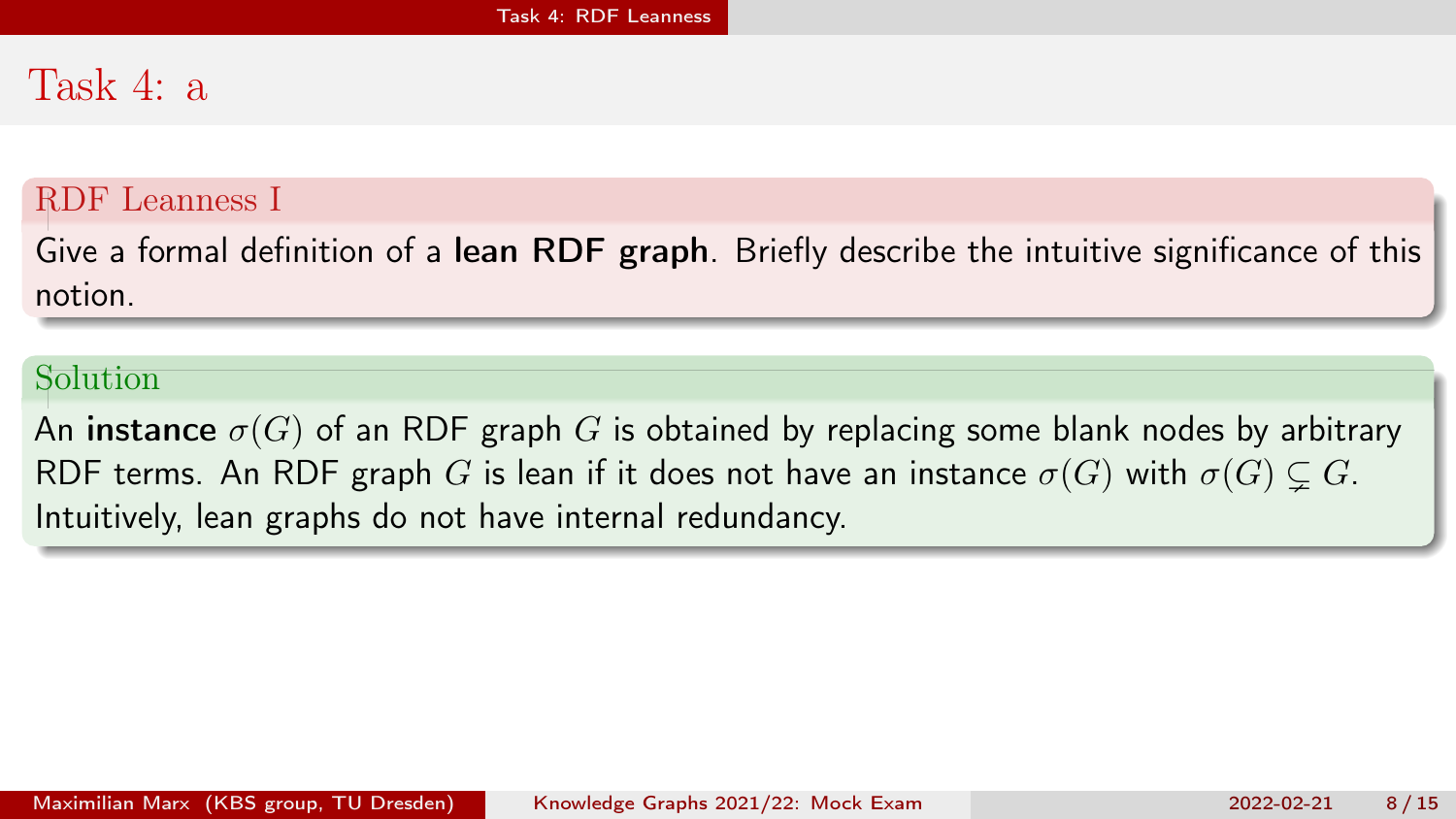# Task 4: b

#### RDF Leanness II

Which of the following RDF graphs is not lean?

| eg:s eg:p eg:o.<br>$\boxed{1}$ _:1 eg:p _:1.                  |  |  | eg:s eg:p eg:s.<br>$3 \quad .1 \quad$ eg:p [eg:p []]. |  |
|---------------------------------------------------------------|--|--|-------------------------------------------------------|--|
| <b>2</b> eg:s eg:p $-$ :2 $\cdot$<br>$-$ :1 eg:p eg:o $\cdot$ |  |  | eg:s eg:p eg:o.<br>$\frac{4}{1}$ :1 eg:p [eg:p []].   |  |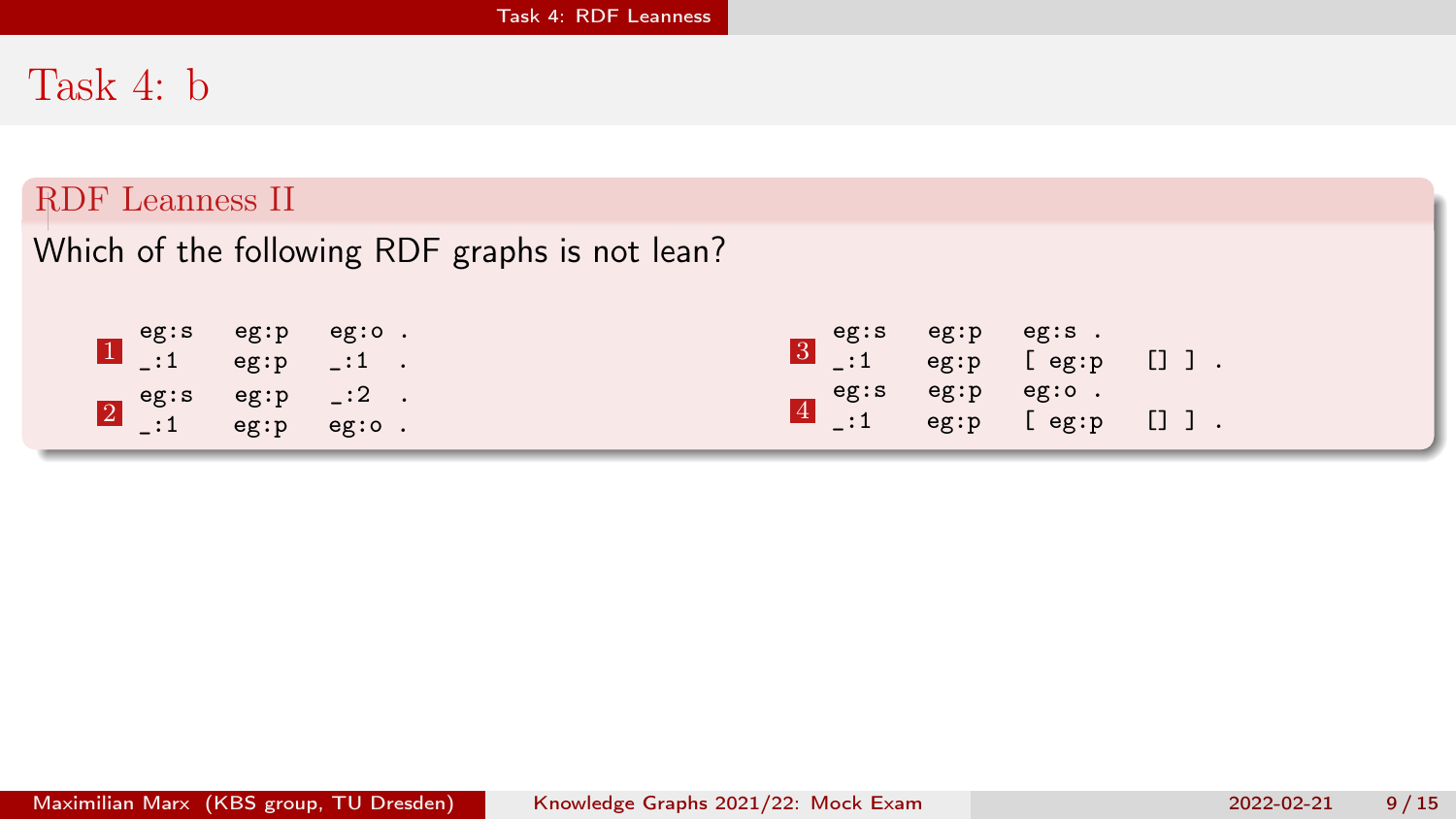### Task 4: b

#### RDF Leanness II

Which of the following RDF graphs is not lean?

| eg:s eg:p eg:o.<br>$\boxed{\cdot}$ = :1 eg:p = :1 .                                                    |  | eg:s eg:p eg:s .<br>$\begin{bmatrix} 3 \\ -1 \end{bmatrix}$ .1 eg:p [eg:p []]. |  |  |
|--------------------------------------------------------------------------------------------------------|--|--------------------------------------------------------------------------------|--|--|
| $\begin{bmatrix} 2 & \text{eg:s} & \text{eg:p} & -:2 \\ -:1 & \text{eg:p} & \text{eg:o} \end{bmatrix}$ |  | eg:s eg:p eg:o.<br>$\frac{4}{1}$ =:1 eg:p [eg:p []].                           |  |  |

#### Solution

Graph 3 is not lean: the instance mapping all blank nodes to  $eg$ : s maps to the only triple eg:s eg:p eg:s, which is a proper subset of the graph.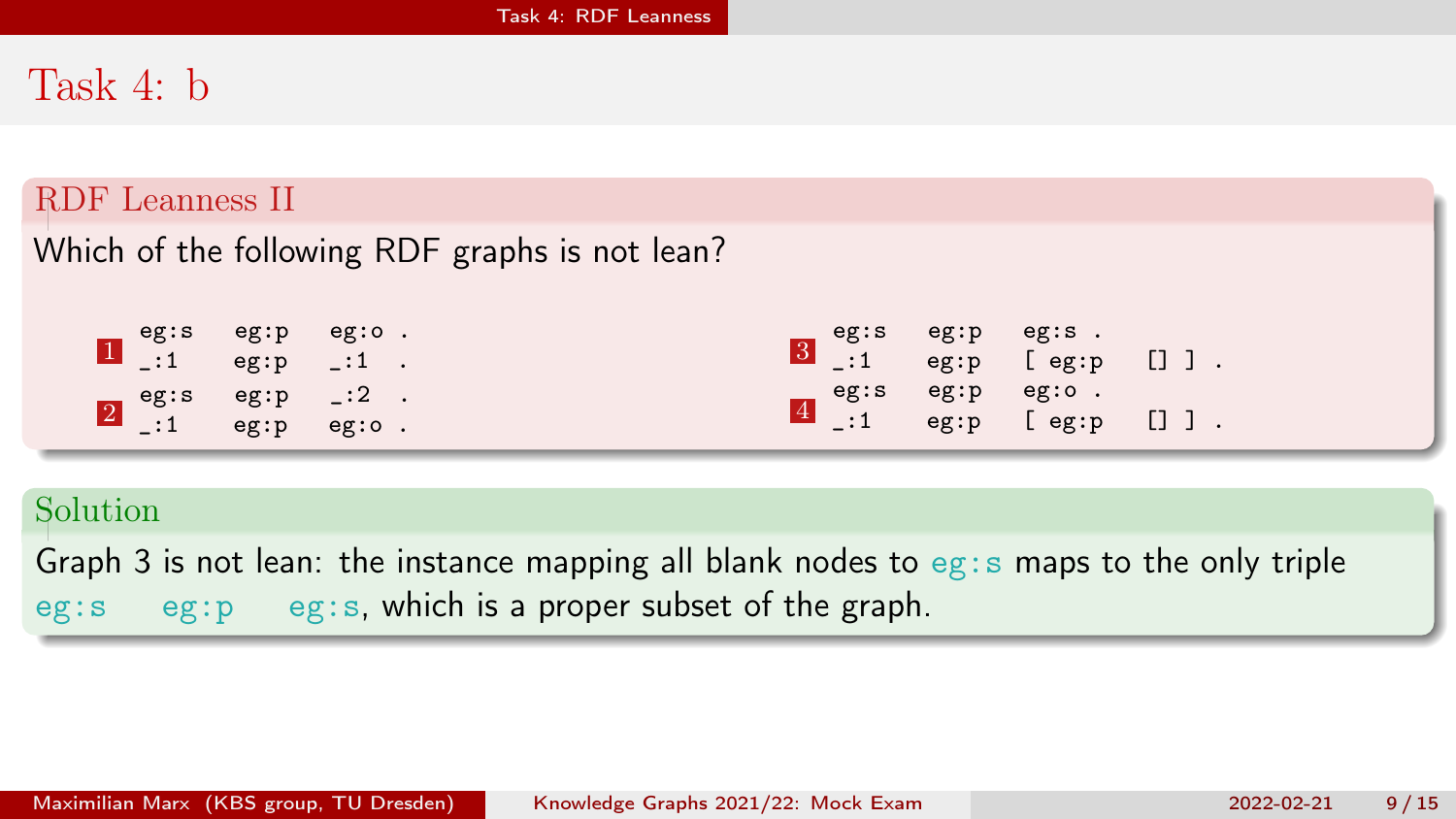## <span id="page-18-0"></span>Task 5: a

### Cypher Querying

Consider a property graph that uses the HAS\_CHILD relationship type to model parent–child relationships. Write a Cypher query that finds persons and their great-grandparents.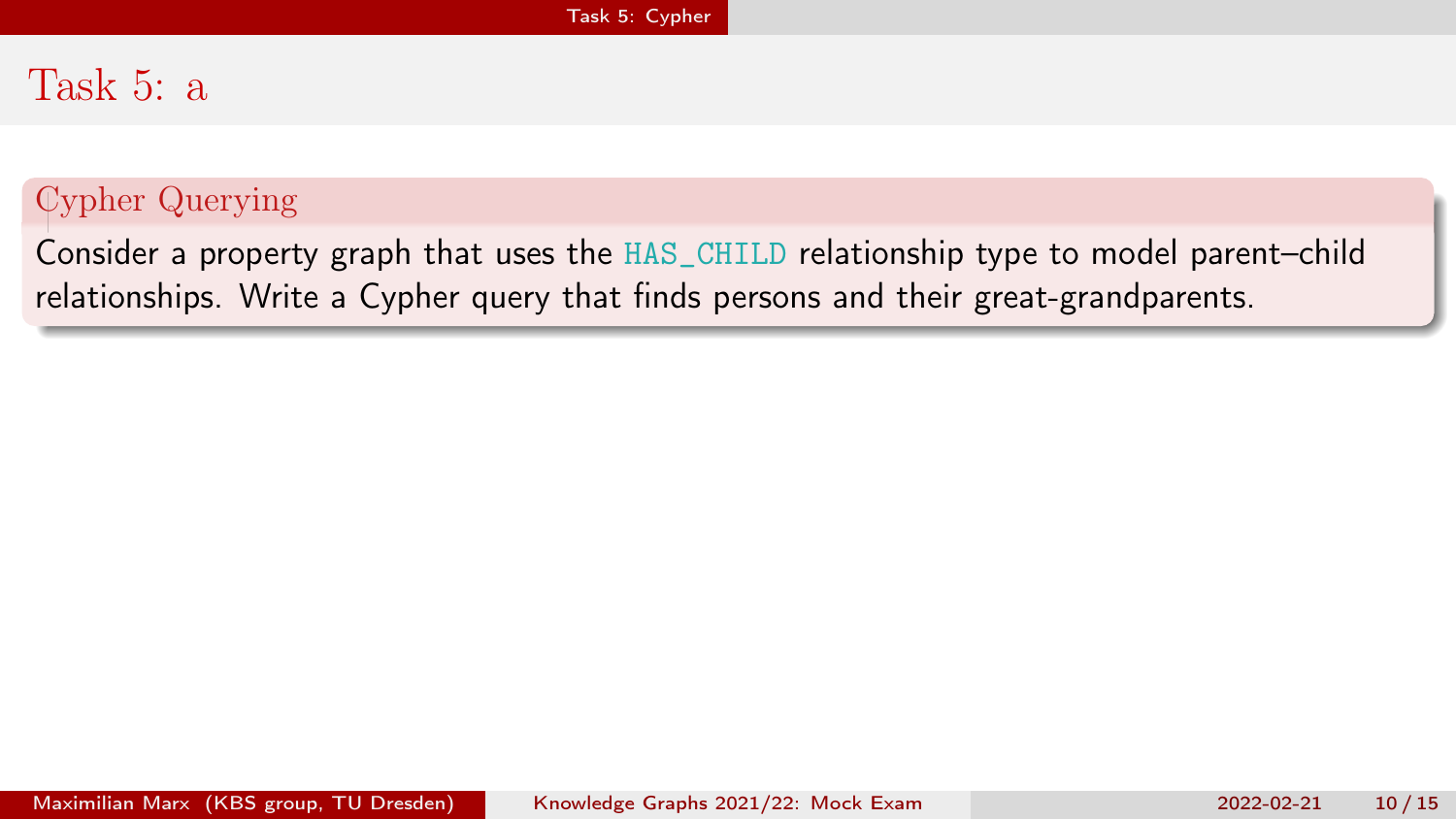### Task 5: a

### Cypher Querying

Consider a property graph that uses the HAS\_CHILD relationship type to model parent–child relationships. Write a Cypher query that finds persons and their great-grandparents.

### Solution

MATCH  $(\text{person}) < -$ [:HAS CHILD $*3$ ] – $(\text{great Grand parent})$ RETURN person, great Grandparent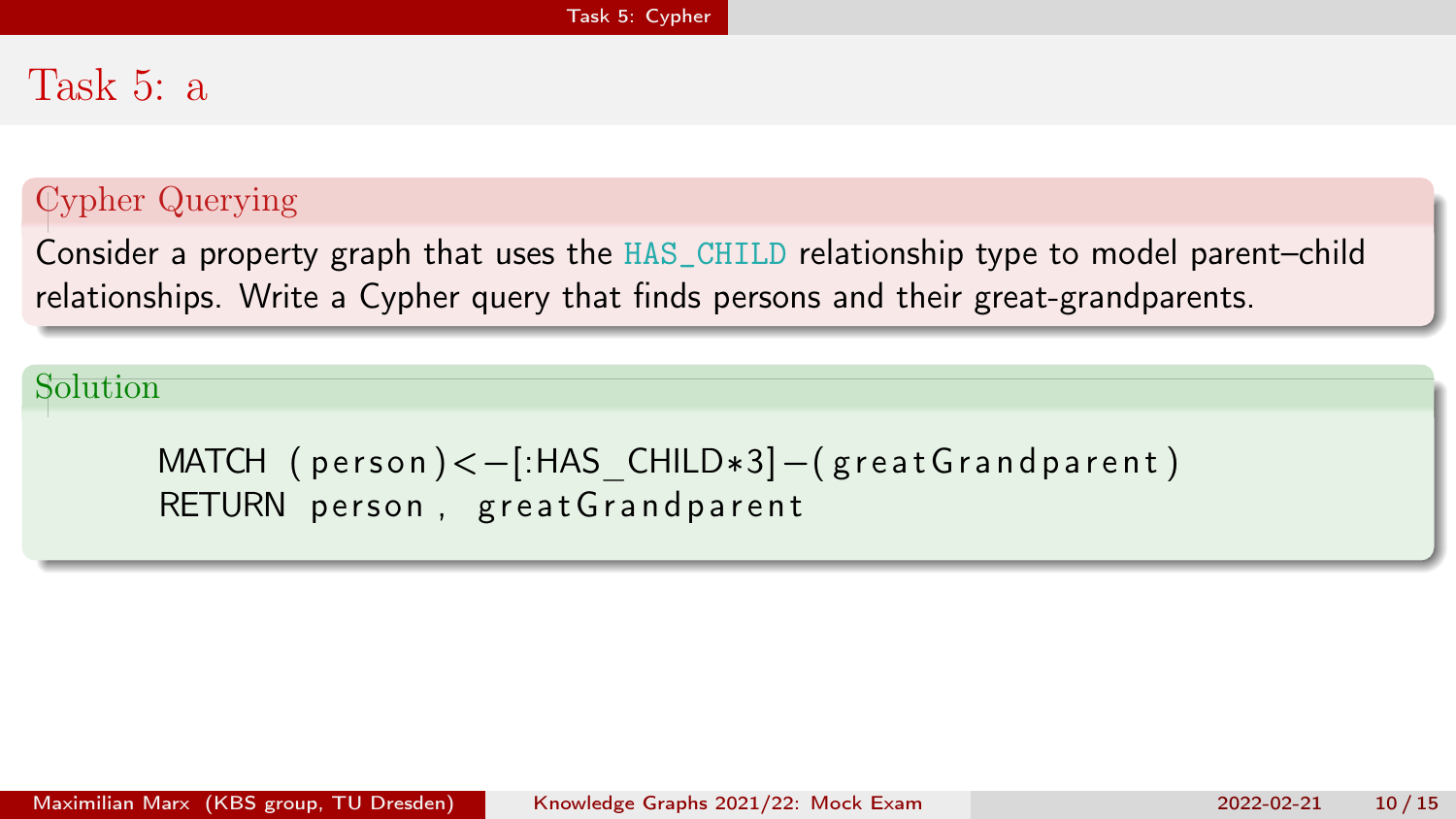## Task 5: b

### Cypher Query Evaluation



Which answers does the following Cypher query produce on this graph?

MATCH p = (s {name: "Stockholm"})−[:TRAIN∗]−(a)−[:PLANE∗1..]−>(b)−[:TRAIN∗0..]−(d {name: "Vienna"}) RETURN | n IN nodes(p) | n.name ] UNION ALL MATCH p = (s {name: "Stockholm"})−[:TRAIN∗]−(d {name: "Vienna"}) RETURN | n IN nodes(p) | n.name ]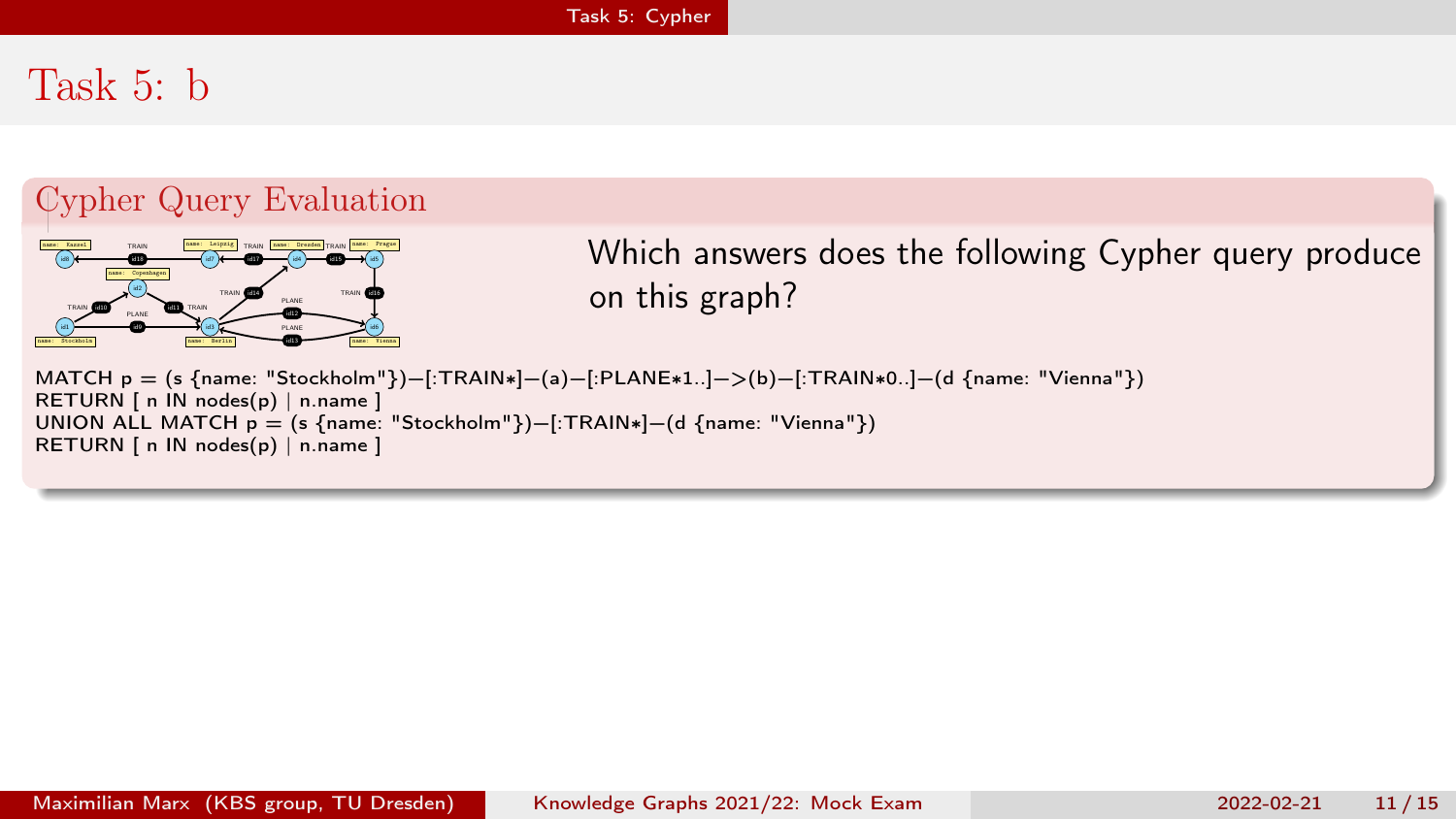## Task 5: b

### Cypher Query Evaluation



Which answers does the following Cypher query produce on this graph?

MATCH p = (s {name: "Stockholm"})−[:TRAIN∗]−(a)−[:PLANE∗1..]−>(b)−[:TRAIN∗0..]−(d {name: "Vienna"}) RETURN [ n IN nodes(p) | n.name ] UNION ALL MATCH p = (s {name: "Stockholm"})−[:TRAIN∗]−(d {name: "Vienna"}) RETURN | n IN nodes(p) | n.name ]

#### Solution

- ["Stockholm", "Copenhagen", "Berlin", "Vienna"]
- × ["Stockholm", "Copenhagen", "Berlin", "Dresden", "Prague", "Vienna", "Berlin", "Vienna"]
- ["Stockholm", "Copenhagen", "Berlin", "Vienna", "Berlin", "Dresden", "Prague", "Vienna"]
- ["Stockholm", "Copenhagen", "Berlin", "Dresden", "Prague", "Vienna"]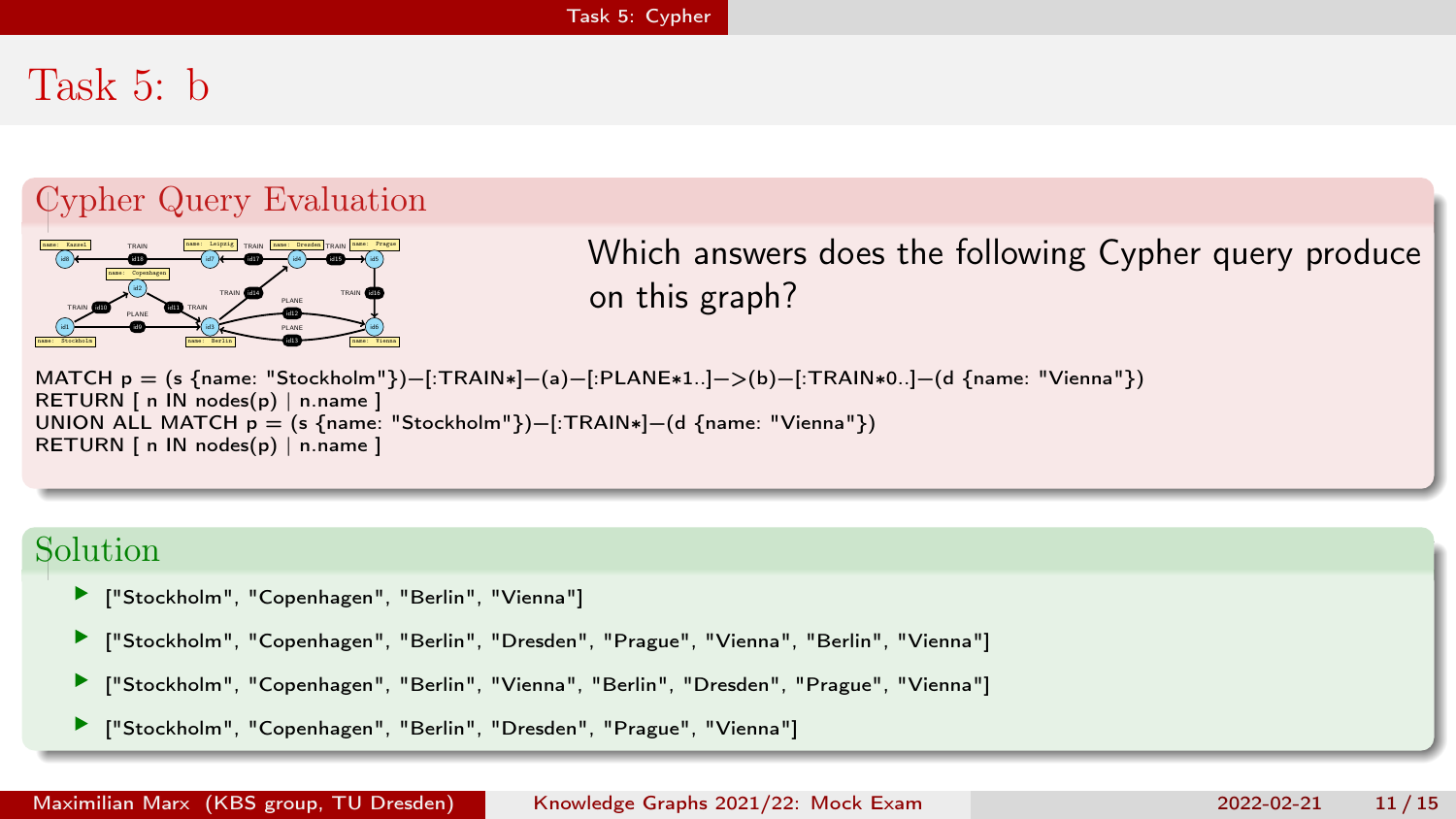# <span id="page-22-0"></span>Task 6: a

### Datalog Querying

Consider a schema consisting of two unary predicates first and last, and of a binary predicate next. Let  $D$  be a database of that schema, encoding a linear order of the form  $1 < 2 < 3 < \cdots < n - 1 < n$  using facts

first(1)  $next(1, 2)$   $next(2, 3)$   $...$   $next(n - 1, n)$  last(n)

Write a Datalog program P such that  $\langle P$ , Result) derives Result over D iff the linear order encoded by D has even length. If  $D$  is not of the form described above, the behaviour of  $P$  is unspecified.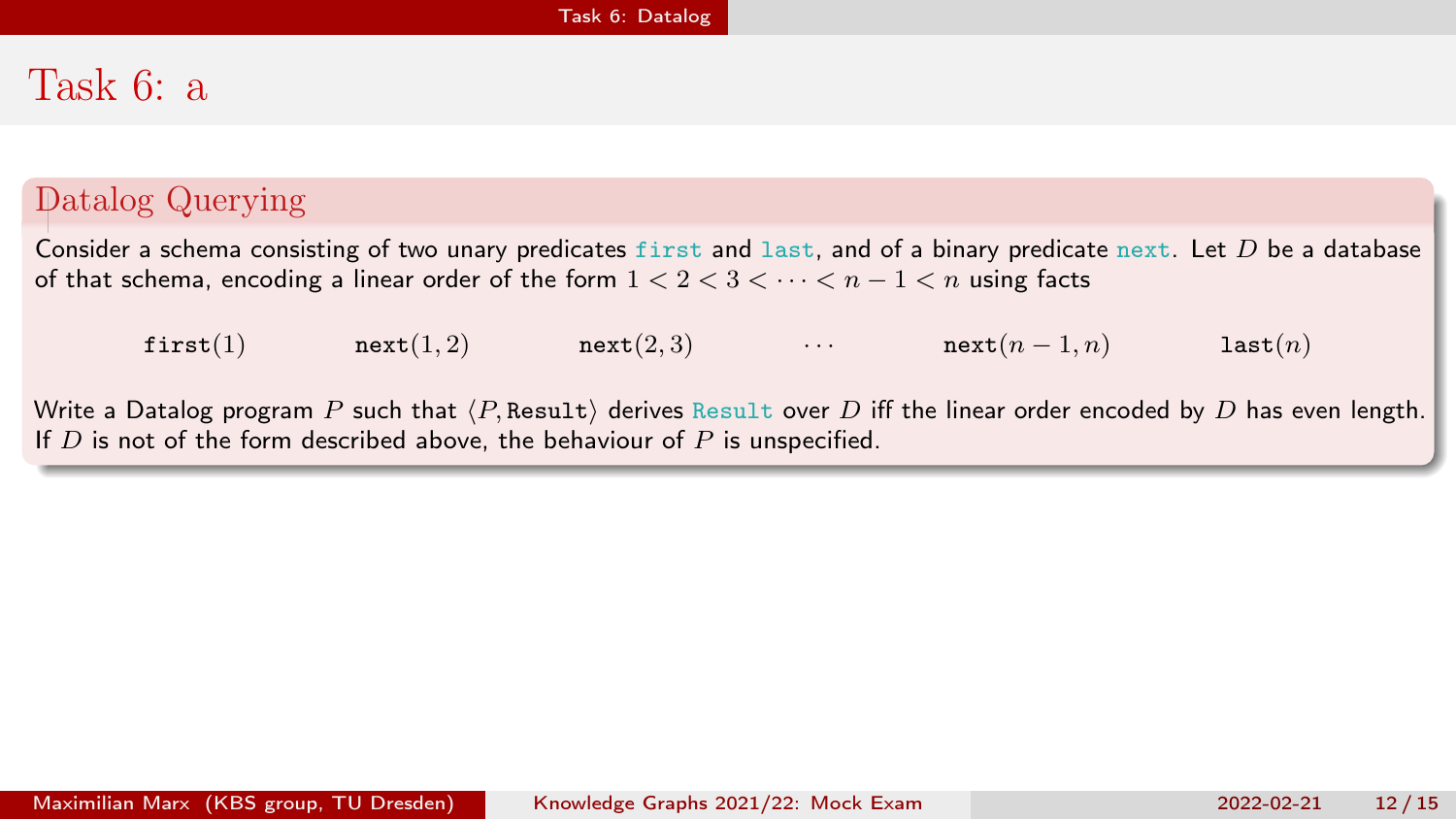# Task 6: a

### Datalog Querying

Consider a schema consisting of two unary predicates first and last, and of a binary predicate next. Let  $D$  be a database of that schema, encoding a linear order of the form  $1 < 2 < 3 < \cdots < n - 1 < n$  using facts

first(1)  $next(1, 2)$   $next(2, 3)$   $...$   $next(n - 1, n)$  last(n)

Write a Datalog program P such that  $\langle P$ , Result) derives Result over D iff the linear order encoded by D has even length. If  $D$  is not of the form described above, the behaviour of  $P$  is unspecified.

### Solution

 $odd(?X) := first (?X)$ . odd(?Y) :- next(?X, ?Y), even(?X).  $even(?Y) := next(?X, ?Y), odd(?X)$ .  $Result := even(?X)$ ,  $last(?X)$ .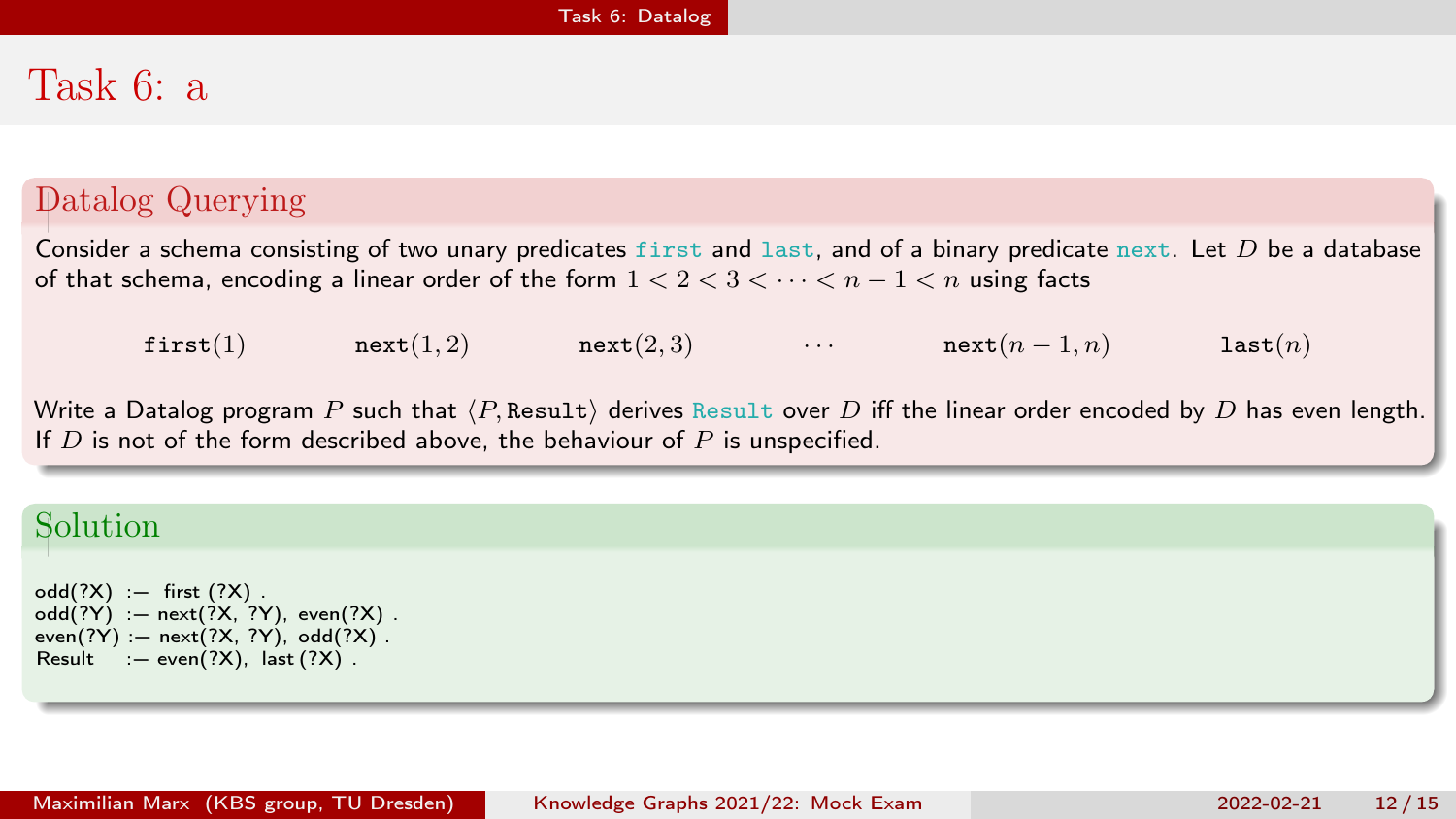# Task 6: b

#### Stratified Datalog

```
Give a stratification of the following Datalog program P.
```

```
\text{mother}(?x, ?y) :- triple(?x, wdt : P25, ?y).
\begin{array}{lll} \text{function} & (1, 2, 3) \\ \text{father} & (2 \times 1, 2 \times 2) \end{array} : \begin{array}{lll} \text{triple} & (2 \times 1, 2 \times 2 \times 2 \times 2) \end{array}notSameMother ( ?x, ?y) := mother ( ?x, ?z), mother ( ?y, ?z).
sameFather(?\times, ?y) : - father(?\times, ?z), father(?\times, ?z).
not SameFather( ?x, ?y) := "same Father( ?x, ?y).
h a l f S i b lings (?\times, ?\gamma) : - same Mother (?\times, ?\gamma), not Same Father (?\times, ?\gamma).
h alf Siblings (?\times, ?y) : - same Father (?\times, ?y), not Same Mother (?\times, ?y).
```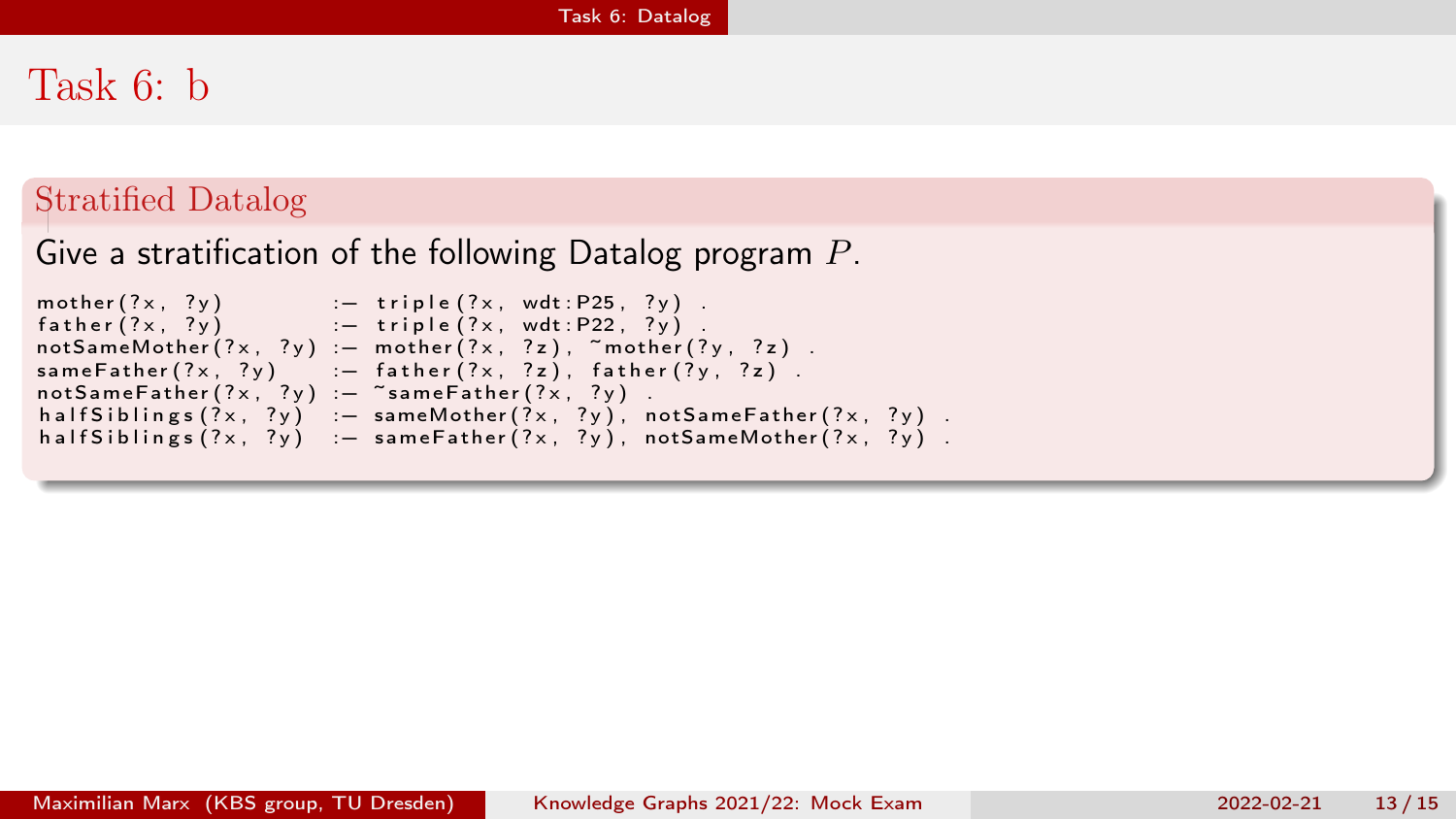# Task 6: b

#### Stratified Datalog

### Give a stratification of the following Datalog program P.

```
\text{mother}(?x, ?y) :- triple (?x, wdt : P25, ?y).
\begin{array}{lll} \text{function}(\{x, y\}) & \text{if} \quad \text{subject}(x, \text{matrix}, y) \\ \text{father}(?x, 2y) & \text{if} \quad \text{triple}(?x, \text{wdt} \text{.} \text{P22, } ?y) \end{array}notSameMother ( ?x, ?y) := mother ( ?x, ?z), mother ( ?y, ?z).
sameFather(?\times, ?y) : - father(?\times, ?z), father(?\times, ?z).
not SameFather(?\times, ?y) := \text{``sameFather(?x, ?y)}.
h a l f S i b lings (?\times, ?\gamma) : - same Mother (?\times, ?\gamma), not Same Father (?\times, ?\gamma).
half Siblings (?\times, ? \vee) : -\ same Father (?\times, ? \vee), not Same Mother (?\times, ? \vee).
```
#### Solution

Using three strata, a possible stratification maps predicates as follows:

- 1 triple, mother, father, sameFather
- 2 notSameMother, notSameFather
- 3 sameMother, halfSiblings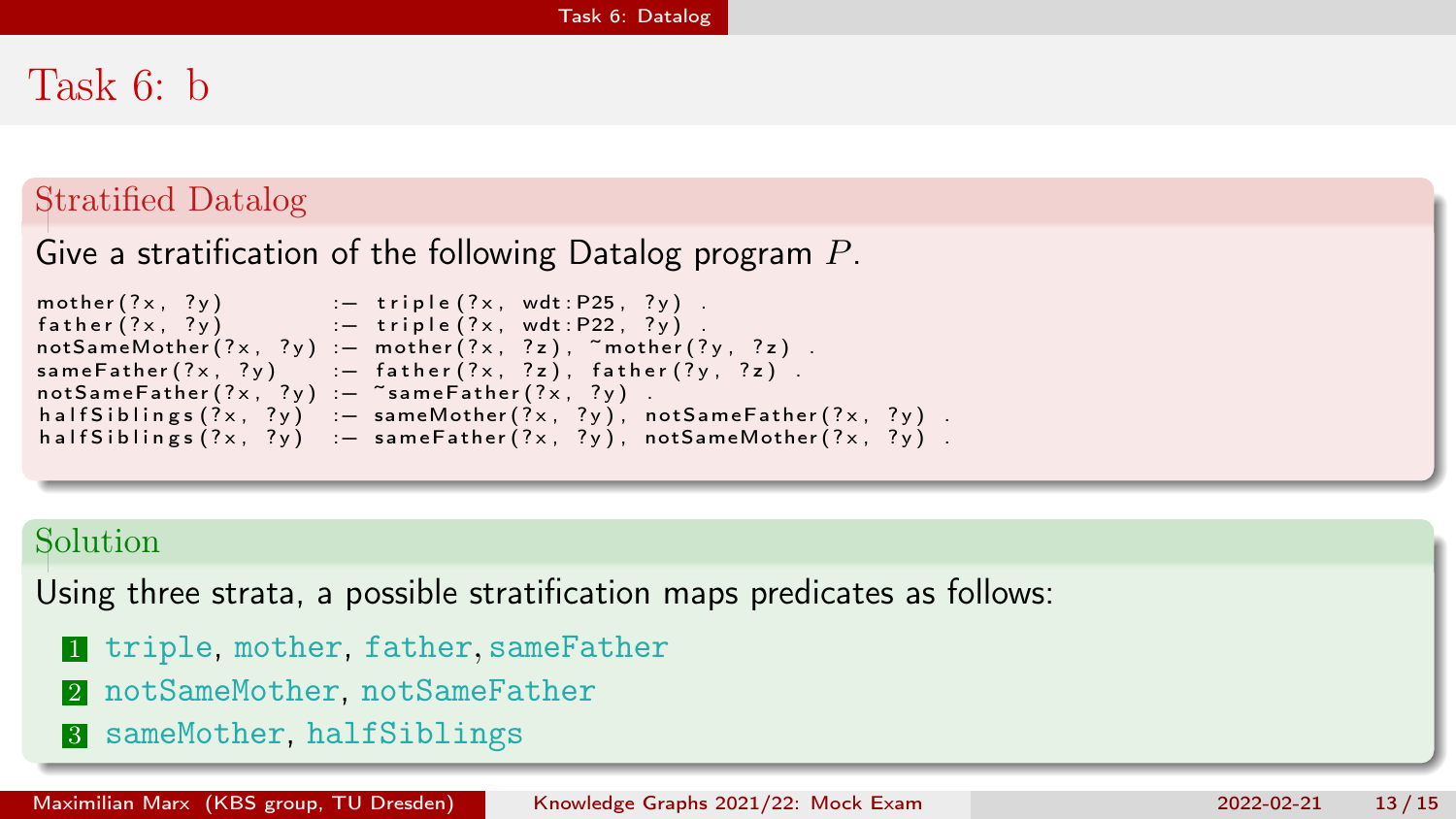# <span id="page-26-0"></span>Task 7

### Complexity of Problems

- 1 given a SPARQL query q, decide whether q has a match on the empty RDF graph
- 2 given a database instance  $\mathcal I$ , decide whether a fixed Datalog query  $\langle P$ , Result) derives Result on  $\mathcal{T}$ .
- $3$  given a simple graph G, decide whether G has a 3-colouring
- 4 given a database instance  $\mathcal I$  and a Datalog query  $\langle P$ , Result), decide whether  $\langle P$ , Result) derives Result on  $I$

Sort the problems by their computational complexity, from the easiest to the hardest. That is, every problem should provably be at most as hard as all the problems following it.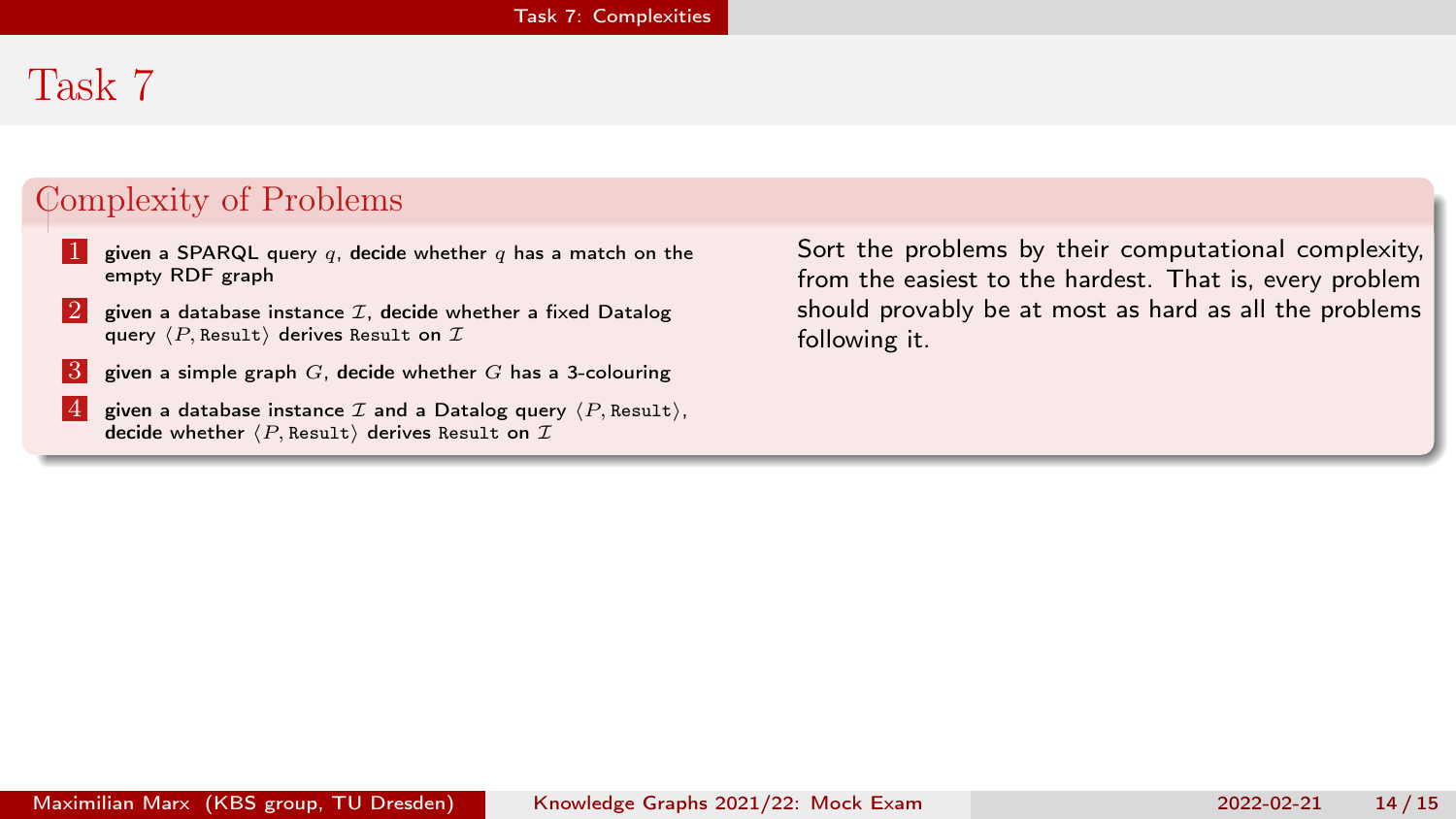# Task 7

### Complexity of Problems

- 1 given a SPARQL query q, decide whether q has a match on the empty RDF graph
- 2 given a database instance  $\mathcal I$ , decide whether a fixed Datalog query  $\langle P$ , Result) derives Result on T.
- $3$  given a simple graph G, decide whether G has a 3-colouring
- given a database instance  $\mathcal I$  and a Datalog query  $\langle P$ , Resulti, decide whether  $\langle P$ , Result) derives Result on  $\mathcal I$

Sort the problems by their computational complexity, from the easiest to the hardest. That is, every problem should provably be at most as hard as all the problems following it.

#### Solution

- 1 given a database instance  $\mathcal{I}$ , decide whether a fixed Datalog query  $\langle P$ , Result $\rangle$  derives Result on  $\mathcal{I}$
- 2 given a simple graph  $G$ , decide whether G has a 3-colouring
- **3** given a SPARQL query q, decide whether q has a match on the empty RDF graph
- 4 given a database instance  $I$  and a Datalog query  $\langle P$ , Result), decide whether  $\langle P$ , Result) derives Result on  $I$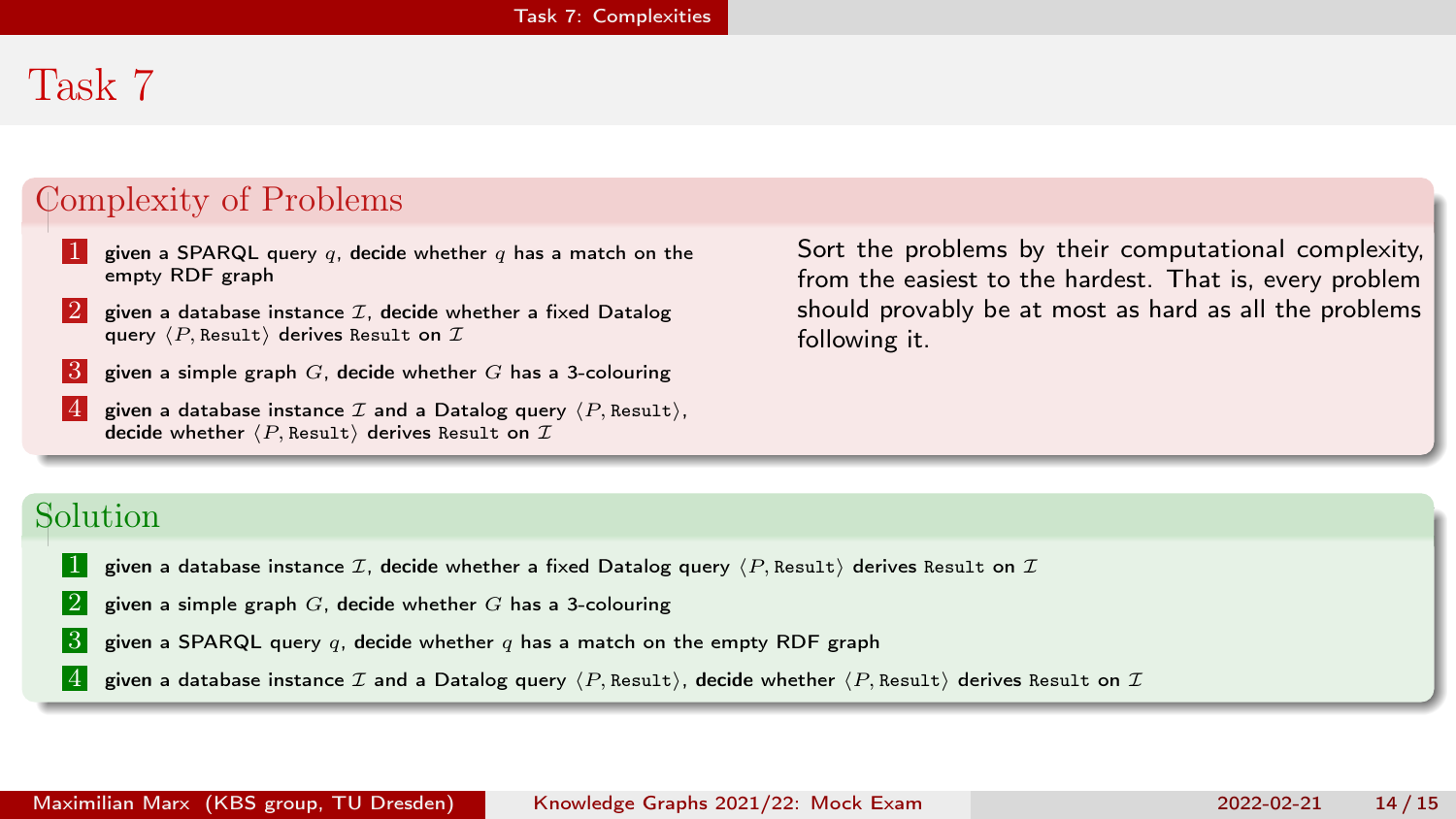### <span id="page-28-0"></span>ShEx Evaluation



Validate the RDF graph according to this schema, i.e., apply the eg:programming-language shape to the nodes eg:Fortran, eg:Common-Lisp, and eg:Haskell. Which of the nodes is valid and which is invalid for the schema? Explain your answer in each case.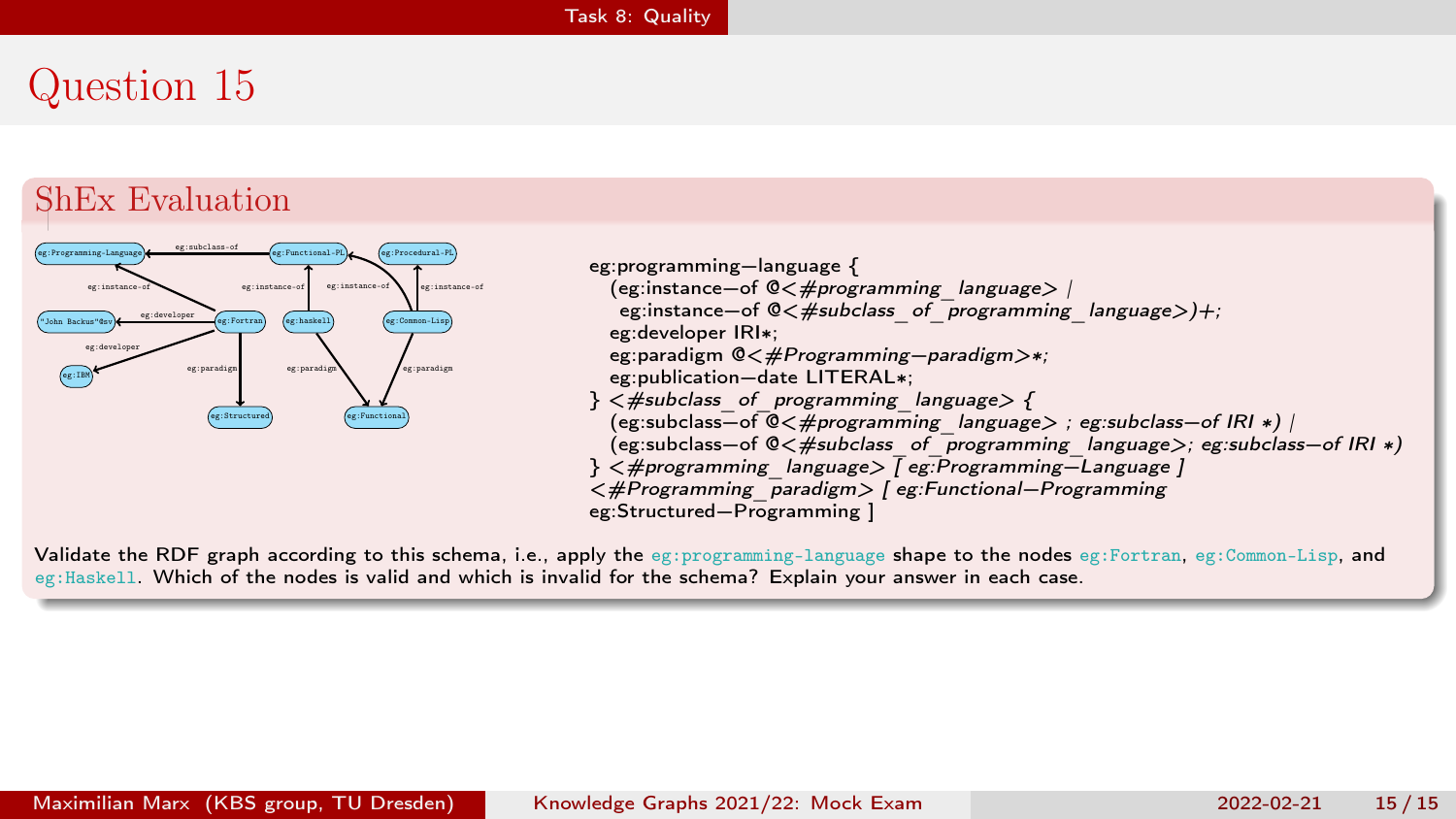### ShEx Evaluation



eg:programming−language { (eg:instance−of @<#programming\_language> | eg:instance-of @<#subclass\_of\_programming\_language>)+; eg:developer IRI∗; eg:paradigm @<#Programming-paradigm>∗; eg:publication−date LITERAL∗;  $\}$   $\langle$   $#$ subclass of programming language  $\rangle$  { (eg:subclass−of @<#programming\_language> ; eg:subclass−of IRI ∗) | (eg:subclass−of @<#subclass\_of\_programming\_language>; eg:subclass−of IRI ∗) } <#programming\_language> [ eg:Programming−Language ] <#Programming\_paradigm> [ eg:Functional−Programming eg:Structured−Programming ]

Validate the RDF graph according to this schema, i.e., apply the eg:programming-language shape to the nodes eg:Fortran, eg:Common-Lisp, and eg:Haskell. Which of the nodes is valid and which is invalid for the schema? Explain your answer in each case.

#### Solution

eg:Fortran is invalid, "John Backus"@sv is not an IRI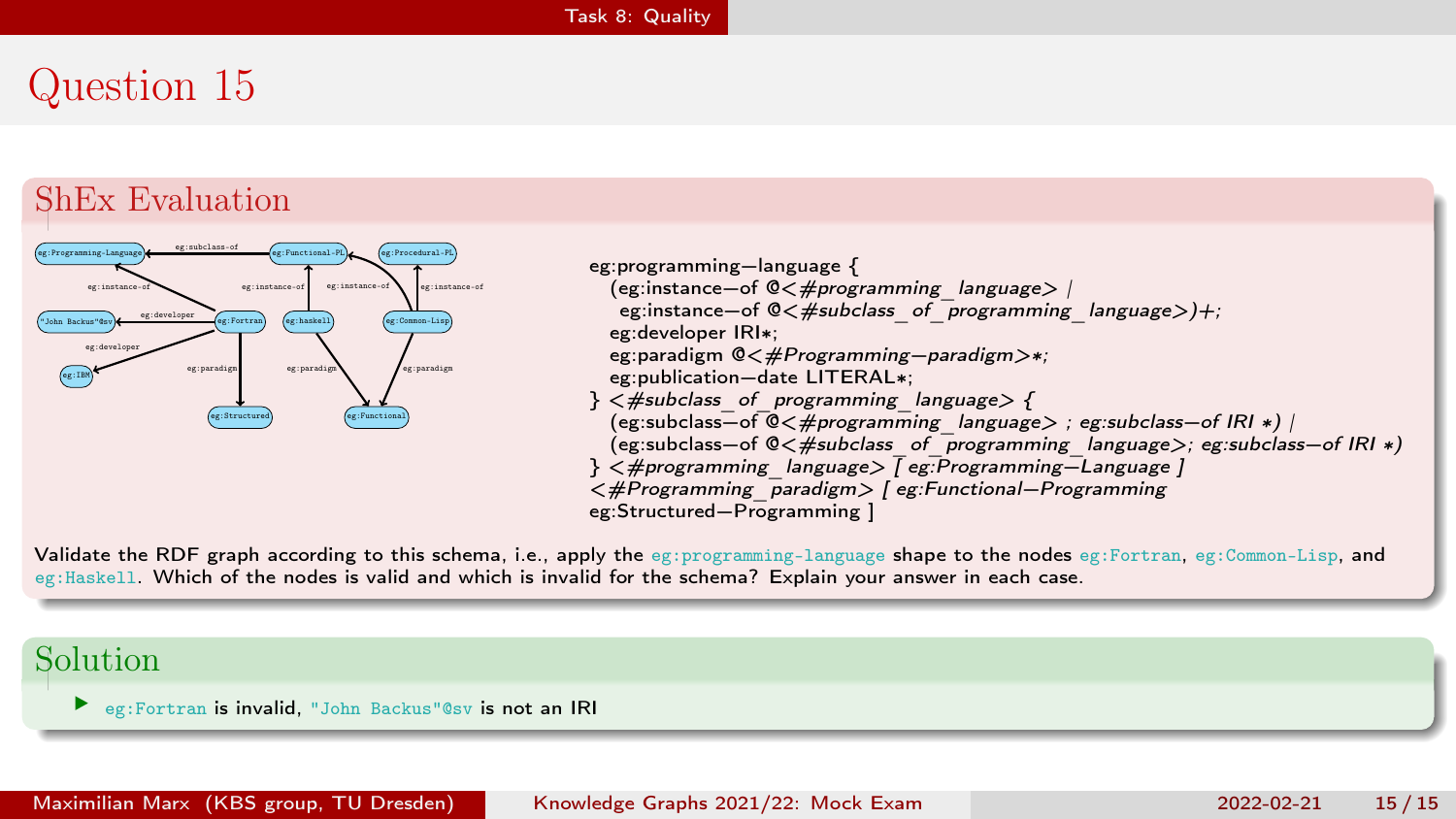### ShEx Evaluation



eg:programming−language { (eg:instance−of @<#programming\_language> | eg:instance-of @<#subclass\_of\_programming\_language>)+; eg:developer IRI∗; eg:paradigm @<#Programming-paradigm>∗; eg:publication−date LITERAL∗;  $\}$   $\langle$   $#$ subclass of programming language  $\rangle$  { (eg:subclass−of @<#programming\_language> ; eg:subclass−of IRI ∗) | (eg:subclass−of @<#subclass\_of\_programming\_language>; eg:subclass−of IRI ∗) } <#programming\_language> [ eg:Programming−Language ] <#Programming\_paradigm> [ eg:Functional−Programming eg:Structured−Programming ]

Validate the RDF graph according to this schema, i.e., apply the eg:programming-language shape to the nodes eg:Fortran, eg:Common-Lisp, and eg:Haskell. Which of the nodes is valid and which is invalid for the schema? Explain your answer in each case.

#### Solution

eg:Common-Lisp is invalid, eg:Procedural-Programming-Language is not a eg:subclass-of of eg:Programming-Language